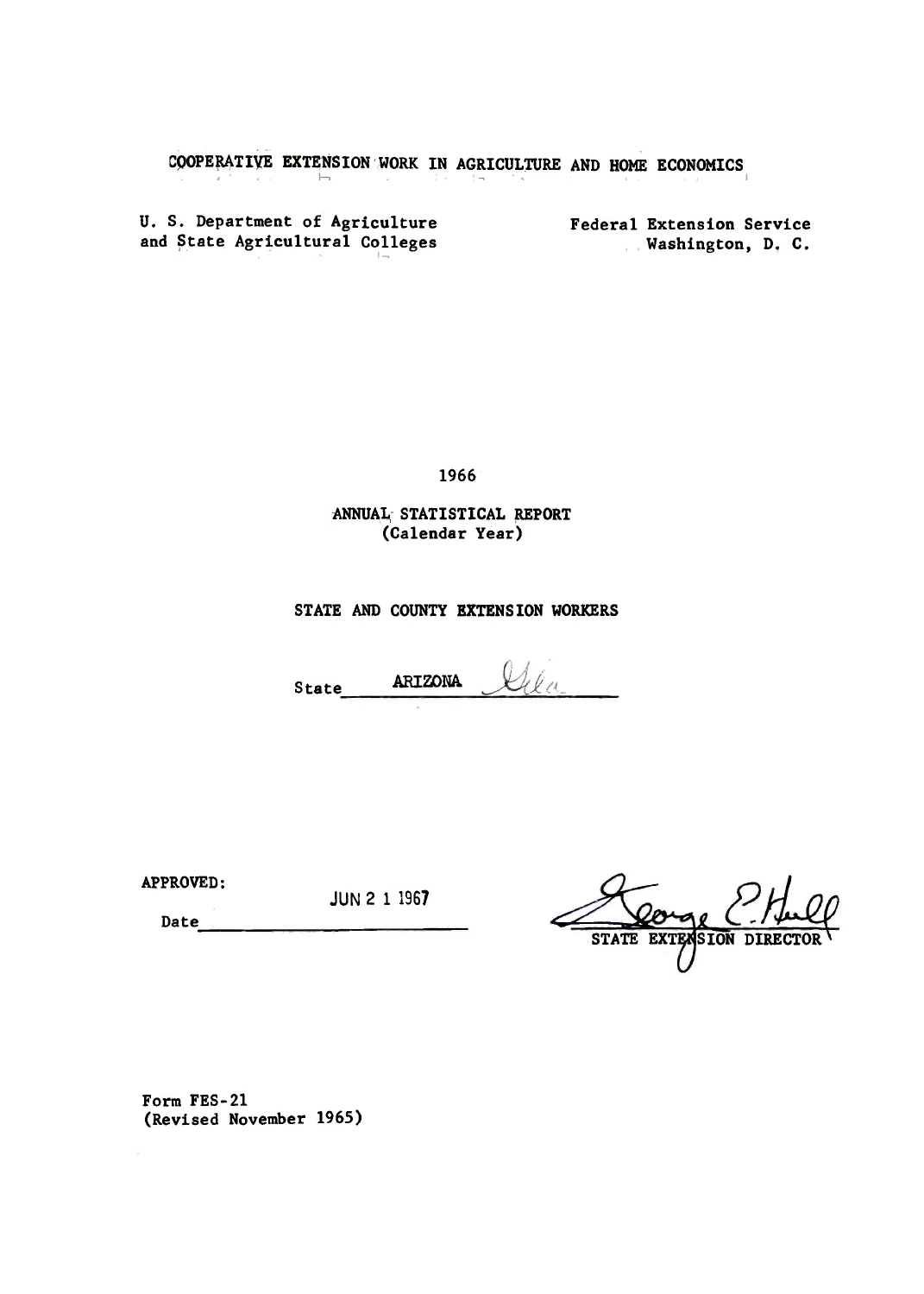Summary of Extension Teaching Activities -- All Extension Workers

ł

| Activities                                                                                                                                           | III            | $\overline{L}$ | $\mathbb{R}^2$<br>Number,<br>⇒ | <b>project</b><br>ΣΔ | areas<br>VII          | Number<br>Total          |
|------------------------------------------------------------------------------------------------------------------------------------------------------|----------------|----------------|--------------------------------|----------------------|-----------------------|--------------------------|
| tunities.<br><b>zoddo</b><br>and<br>problems<br>Studies of<br>$\ddot{ }$                                                                             |                | H              |                                |                      |                       | $\mathbf{r}$             |
| demonstrations.<br>Field trials, tests,<br>$\ddot{\mathbf{a}}$                                                                                       | $\infty$       |                |                                |                      |                       | S                        |
| families,<br>advice,<br>individuals,<br>information,<br>guidance on problems of<br>Consultations providing<br>and farm operators.<br>$\dot{\bullet}$ | 1,038          | <b>STL</b>     | 943                            | \$4                  | 183                   | 3,840                    |
| guidance,<br>and<br>providing information,<br>on problems of organizations<br>Consultations<br>agencies.<br>advice<br>4.                             |                |                | $\overline{a}$                 |                      |                       | $\overline{\phantom{a}}$ |
| Development<br>Meetings of Extension Planning<br>and other committees<br>ທໍ                                                                          | w              | ᆏ              | $\sim$                         | 4                    | ᆏ                     | $\vec{p}$                |
| leaders<br>Meetings to train local<br>Training:<br>$\mathbf{A}$ .<br>Ieader<br>。<br>。                                                                |                |                | $\overline{a}$                 | $\vec{p}$            |                       | $\mathbf{a}$             |
| leaders trained<br>different<br>Number of<br>n.                                                                                                      |                |                | ロ                              | 58                   |                       | <b>POT</b>               |
| $\sim$<br>Other meetings at which extension workers<br>presented information.<br>r.                                                                  | ನ              | $\vec{p}$      | 202                            | $\mathbf{5}$         | ನ                     | 802                      |
| newspapers<br>g<br>News stories released directly<br>or magazines<br>$\dot{\circ}$                                                                   | ದ              | क्रै           | 2Z                             | 96                   | ಸ್ಟೆ                  | 187                      |
| public.<br>$\overline{\mathbf{c}}$<br>Publications distributed<br>$\ddot{\circ}$                                                                     | 1,655          | $\frac{3}{46}$ | 6, 148                         | 606                  | 597                   | 9,252                    |
| Number of different pieces prepared<br>Direct Mail:<br>.<br>ام<br> ິຊ                                                                                |                | $\mathbf{a}$   | 72                             | <u>p</u>             | $\boldsymbol{\alpha}$ | 53                       |
| distributed<br>Number of pieces<br>$\mathbf{a}^{\prime}$                                                                                             |                | 1,484          | 5,737                          | 1,075                | 199                   | 8,495                    |
| in.<br>Radio broadcasts participated<br>11.                                                                                                          | $\overline{5}$ | $\mathbf{a}$   | 式                              | $\overline{a}$       |                       | 75                       |
| $\mathbf{a}$<br>Television broadcasts participated<br>12.                                                                                            |                |                |                                |                      |                       |                          |
|                                                                                                                                                      |                |                |                                |                      |                       |                          |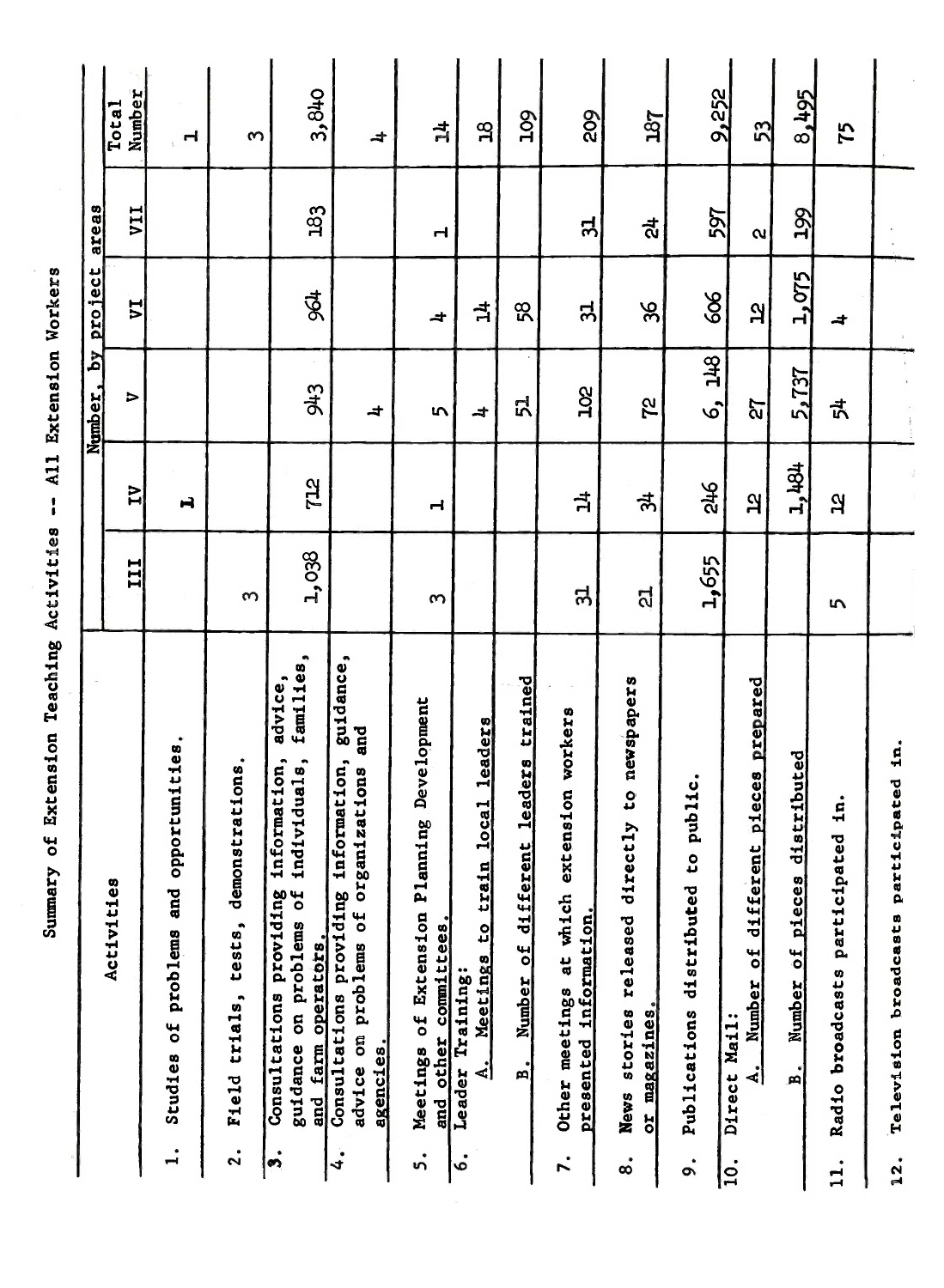Interpretations -- Summary of Extension Teaching Activities --All Extension Workers This report is to determine quantitatively some of the more important

Activities are to be reported by project areas as follows:

- Project Area III Agricultural Production, Management and Natural Resource Development
- Marketing and Utilization of Farm Products Project Area IV
- Home Economics Project Area V

Project Area VI - 4-H Youth Development

Project Area VII - Resource Development and Public Affairs

- and information to organization to organizations and public and public and public and public and private. In  $p$ Report number in appropriate project area column. Do not report more than once if more than one individual staff member is involved. project area column.  $\ddot{ }$
- $\frac{1}{2}$  $\ddot{2}$ .
	- Include all individual staff efforts to provide individuals with only once. Report number in appropriate project area column.  $\ddot{ }$
- 12. Same as. above. Include all individual staff efforts that provide advice, guidance<br>and information to organizations and agencies both public and private. than once if more than one individual staff member is involved. 4.
- Report number of all extension planning development and other com-<br>mittee meetings including subcommittee meetings in appropriate pro-<br>is the area columis, i.e., Agriculteural Production, Bommitee meetings<br>is the area in t
- ment Committees and RAD in VII.<br>Include all meetings to train local leaders and the number of dif-<br>ferent leaders trained. Use appropriate project area columns.<br>Report gll other meetings at which you participated as a prof
	-
- $\vec{a}$  Summary of Extension  $\vec{b}$  Summary of  $\vec{c}$ Report each news story, feature article, and personal column released<br>by you directly to a newspaper or magazine as one item. This<br>includes suggested stories prepared by the State office and released<br>by agents to news dula The report is to determine and the more in the more in the more in the more in the more in the more in the mor<br>The more in the more in the more in the more in the more in the more in the more in the more in the more in th ted techniques used to reach the reach extension of the reach extension of the reach of the reach of the reach<br>The reach of the reach of the reach is a second in the reach of the reach of the reach of the reach of the rea made in the state of the state of the state of the state of the state of the state of the state of the state o<br>This report of the state of the state of the state of the state of the state of the state of the state of the  $\frac{1}{2}$  extends to  $\frac{1}{2}$  or to  $\frac{1}{2}$  or to  $\frac{1}{2}$  or  $\frac{1}{2}$  of  $\frac{1}{2}$  of  $\frac{1}{2}$  or  $\frac{1}{2}$  or  $\frac{1}{2}$  or  $\frac{1}{2}$  or  $\frac{1}{2}$  or  $\frac{1}{2}$  or  $\frac{1}{2}$  or  $\frac{1}{2}$  or  $\frac{1}{2}$  or  $\frac{1}{2}$  or Activities are to be reported by project and also be reported by a following and areas and areas as follows: Agricultural P;�d�cti�� and P;�d�cti�� and P;�d�cti�� and P;�d�cti�� and P by you directly to a newspaper or magazine as one item. This<br>includes suggested stories prepared by the State office and released<br>by agents to news media. The same story sent to several outlets<br>whould be reported only once Project Area IV - Marketing and Utilization of Farm Project Area IV - Marketing and Utilization of Farm Produc<br>Products Area IV - Marketing and Utilization of Products and Property and Utilization of Products and Products Project Area <sup>V</sup> - Home Economics Project Area VI - 4-H Youth Development Project Area VII - Resource Development and Public Affairs - Public Affairs - Public Affairs - Public Affairs<br>Project Area VII - Public Affairs - Public Affairs - Public Affairs - Public Affairs - Public Affairs - Public 1. Include number of special ,studies or surveys made in each project area to a in italian in italian people or people or people or problems of people or problems of people or problems <br>The people of people of people or problems of people or problems of people or people or people of people or pr opportunities for extension work. If the state of the state of State members of State and State members of Sta<br>State of State members of State members of State members of State and State members of State and State members or county stated in the state in the same study of the same study of the same study of the survey of the study<br>The same study of the same study of the same study of the same study of the same study of the same study of th person have responsible the responsibility for the activity for the activity should report it. The activity should report it. It is not the activity of the activity of the activity of the activity should report it. It is n When ethis is shown and the decided which one of the decidence of the decidence of the decidence of the decide<br>The decidence which one of the decided which one of the decidence of the decidence of the decidence of the dec will report. Place number of special studies surveys in a propriet survey in a propriet of surveys in a proprie<br>The survey of surveys in a propriet survey in a propriet of the survey of the survey of the survey of the surv 2. Report of Field trials, tests and result demonstrations in a proprimate project and project and the project and the more members of the more members of the more members of extensions of the more members of the more members of the more members of the more members of the more members of staff are in 1995 and 1995. In Number 1 above. It is a sense of the 1995 and 1996. It is a sense of the 1996 a  $\mathbf{z}$  in the provide all individuals with the providence in the providence in the providence in the providence in the providence in the providence in the providence in the providence in the providence in the providence
- guidance, advice and information, i.e., farm, home and other out-of- $\bullet$   $\bullet$   $\bullet$   $\bullet$   $\bullet$   $\bullet$  calls and telephone calls and telephone calls and telephone calls. When
	-
- 
- Information given to station announcers or writers and used as the basis for a broadcast is also to be reported. tion.
- lOa. Include commodity letters, newsletter�j postcards. self-mailers. enve- $\delta$ . Report total number of pieces mailed: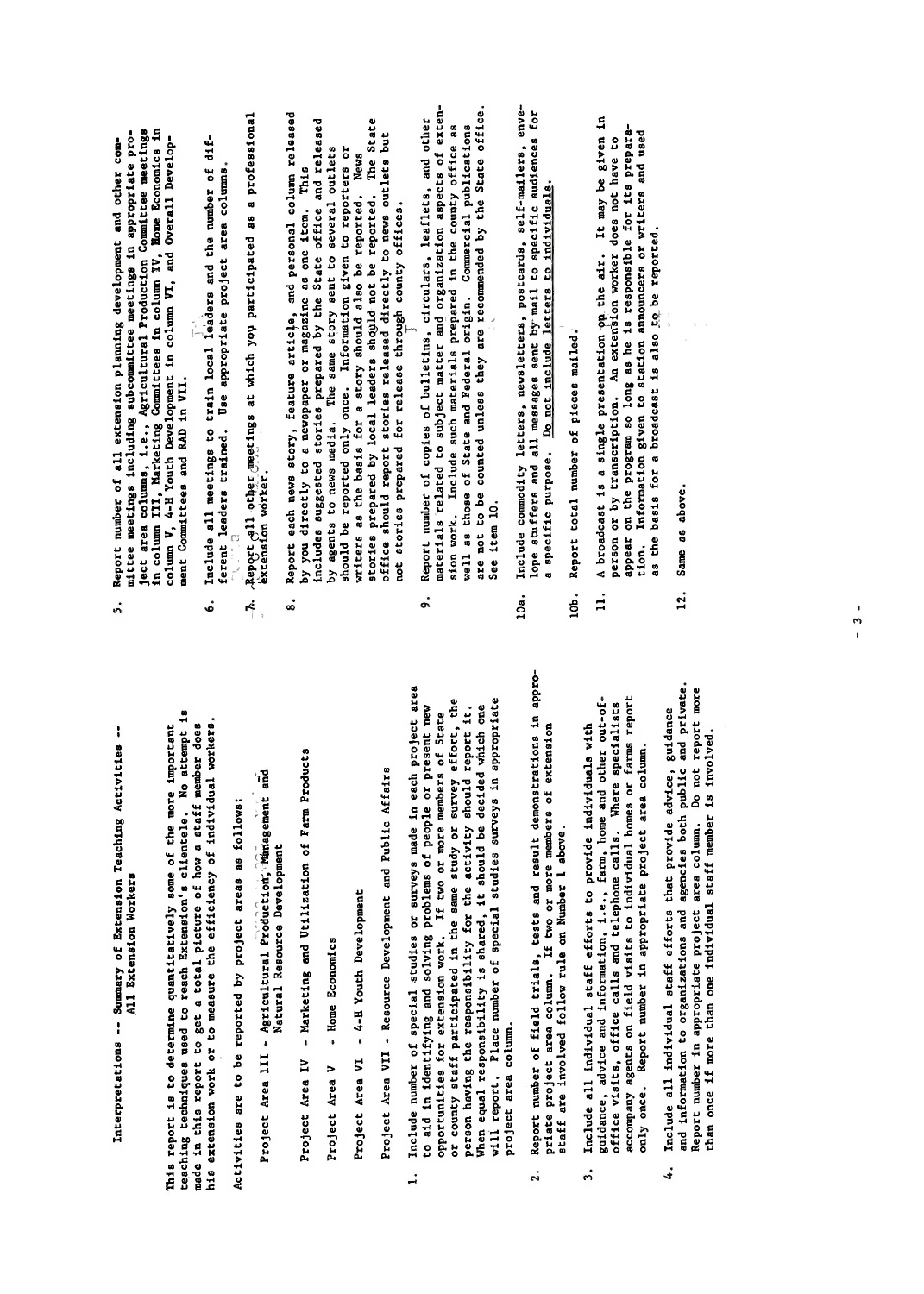| State staff<br>staff<br>County and<br>$\vec{a}$<br>3X<br>ᄇ<br>88<br>17<br>$\mathbf{a}$<br>$\boldsymbol{\infty}$<br>1<br>$\circ$<br>$\circ$<br>$\circ$<br>$\mathbf{\alpha}$<br>area<br>Study-Arizona Beautiful, Care of Flowers &<br>Selection, production and management of livestock, poultry and crops.<br>animal disease, insects, weeds<br>and handlers, including dealers,<br>forests and other conservation projects.<br>natural<br>aspects.)<br>non-commercial farmers (part-time)<br>government programs.<br>Selection, care and use of machinery, equipment and buildings.<br>farm<br>home<br>Lawns<br>against nuclear hazards,<br>farm and<br>combinations;<br>(Technical<br>Non-farm alternatives for employment of farm family.<br>and<br>tenure and finance;<br>and<br>other<br>activities.<br>feasibility<br>Fertility, soil and water management.<br>and<br>and other pests with farm operators<br>and<br>stock<br>grain<br>lant<br>Income-producing recreational<br><u>ጌ</u><br>ŏ<br>and live<br>(identify) Dutt Water<br>enterprise<br>feed<br>Prevention and control of<br>All agricultural problems<br>Development of watershed,<br>non-farm home owners.<br>business organization,<br>custom operators, etc.<br>ACP, crop insurance,<br>a <sub>spec</sub> ts.<br>Total man days<br>Protection of crops<br>Farm business,<br>development<br>(Technical<br>disasters.<br>Other<br>and<br>$\mathbf{I}$<br>$\ddot{\mathbf{a}}$<br>5.<br>4.<br>ທ່<br>$\dot{\bullet}$<br>7.<br>.<br>ထ<br>$\ddot{\bullet}$<br>$\dot{q}$<br>11.<br>12. |                                          | Days            | with adults and/or youth<br>to work<br>devoted |
|----------------------------------------------------------------------------------------------------------------------------------------------------------------------------------------------------------------------------------------------------------------------------------------------------------------------------------------------------------------------------------------------------------------------------------------------------------------------------------------------------------------------------------------------------------------------------------------------------------------------------------------------------------------------------------------------------------------------------------------------------------------------------------------------------------------------------------------------------------------------------------------------------------------------------------------------------------------------------------------------------------------------------------------------------------------------------------------------------------------------------------------------------------------------------------------------------------------------------------------------------------------------------------------------------------------------------------------------------------------------------------------------------------------------------------------------------------------------------------------------------------------------------------------------------|------------------------------------------|-----------------|------------------------------------------------|
|                                                                                                                                                                                                                                                                                                                                                                                                                                                                                                                                                                                                                                                                                                                                                                                                                                                                                                                                                                                                                                                                                                                                                                                                                                                                                                                                                                                                                                                                                                                                                    | Helping people make decisions regarding: |                 |                                                |
|                                                                                                                                                                                                                                                                                                                                                                                                                                                                                                                                                                                                                                                                                                                                                                                                                                                                                                                                                                                                                                                                                                                                                                                                                                                                                                                                                                                                                                                                                                                                                    |                                          |                 |                                                |
|                                                                                                                                                                                                                                                                                                                                                                                                                                                                                                                                                                                                                                                                                                                                                                                                                                                                                                                                                                                                                                                                                                                                                                                                                                                                                                                                                                                                                                                                                                                                                    |                                          |                 |                                                |
|                                                                                                                                                                                                                                                                                                                                                                                                                                                                                                                                                                                                                                                                                                                                                                                                                                                                                                                                                                                                                                                                                                                                                                                                                                                                                                                                                                                                                                                                                                                                                    |                                          |                 |                                                |
|                                                                                                                                                                                                                                                                                                                                                                                                                                                                                                                                                                                                                                                                                                                                                                                                                                                                                                                                                                                                                                                                                                                                                                                                                                                                                                                                                                                                                                                                                                                                                    |                                          |                 |                                                |
|                                                                                                                                                                                                                                                                                                                                                                                                                                                                                                                                                                                                                                                                                                                                                                                                                                                                                                                                                                                                                                                                                                                                                                                                                                                                                                                                                                                                                                                                                                                                                    |                                          |                 |                                                |
|                                                                                                                                                                                                                                                                                                                                                                                                                                                                                                                                                                                                                                                                                                                                                                                                                                                                                                                                                                                                                                                                                                                                                                                                                                                                                                                                                                                                                                                                                                                                                    |                                          |                 |                                                |
|                                                                                                                                                                                                                                                                                                                                                                                                                                                                                                                                                                                                                                                                                                                                                                                                                                                                                                                                                                                                                                                                                                                                                                                                                                                                                                                                                                                                                                                                                                                                                    |                                          |                 |                                                |
|                                                                                                                                                                                                                                                                                                                                                                                                                                                                                                                                                                                                                                                                                                                                                                                                                                                                                                                                                                                                                                                                                                                                                                                                                                                                                                                                                                                                                                                                                                                                                    |                                          |                 |                                                |
|                                                                                                                                                                                                                                                                                                                                                                                                                                                                                                                                                                                                                                                                                                                                                                                                                                                                                                                                                                                                                                                                                                                                                                                                                                                                                                                                                                                                                                                                                                                                                    |                                          |                 |                                                |
|                                                                                                                                                                                                                                                                                                                                                                                                                                                                                                                                                                                                                                                                                                                                                                                                                                                                                                                                                                                                                                                                                                                                                                                                                                                                                                                                                                                                                                                                                                                                                    |                                          |                 |                                                |
|                                                                                                                                                                                                                                                                                                                                                                                                                                                                                                                                                                                                                                                                                                                                                                                                                                                                                                                                                                                                                                                                                                                                                                                                                                                                                                                                                                                                                                                                                                                                                    |                                          |                 |                                                |
|                                                                                                                                                                                                                                                                                                                                                                                                                                                                                                                                                                                                                                                                                                                                                                                                                                                                                                                                                                                                                                                                                                                                                                                                                                                                                                                                                                                                                                                                                                                                                    |                                          |                 |                                                |
|                                                                                                                                                                                                                                                                                                                                                                                                                                                                                                                                                                                                                                                                                                                                                                                                                                                                                                                                                                                                                                                                                                                                                                                                                                                                                                                                                                                                                                                                                                                                                    |                                          |                 |                                                |
|                                                                                                                                                                                                                                                                                                                                                                                                                                                                                                                                                                                                                                                                                                                                                                                                                                                                                                                                                                                                                                                                                                                                                                                                                                                                                                                                                                                                                                                                                                                                                    |                                          | $\frac{24}{11}$ |                                                |
|                                                                                                                                                                                                                                                                                                                                                                                                                                                                                                                                                                                                                                                                                                                                                                                                                                                                                                                                                                                                                                                                                                                                                                                                                                                                                                                                                                                                                                                                                                                                                    |                                          |                 |                                                |
|                                                                                                                                                                                                                                                                                                                                                                                                                                                                                                                                                                                                                                                                                                                                                                                                                                                                                                                                                                                                                                                                                                                                                                                                                                                                                                                                                                                                                                                                                                                                                    | $\mathbf{I}$<br>4<br>$\hat{\mathbf{I}}$  |                 |                                                |

Ŷ,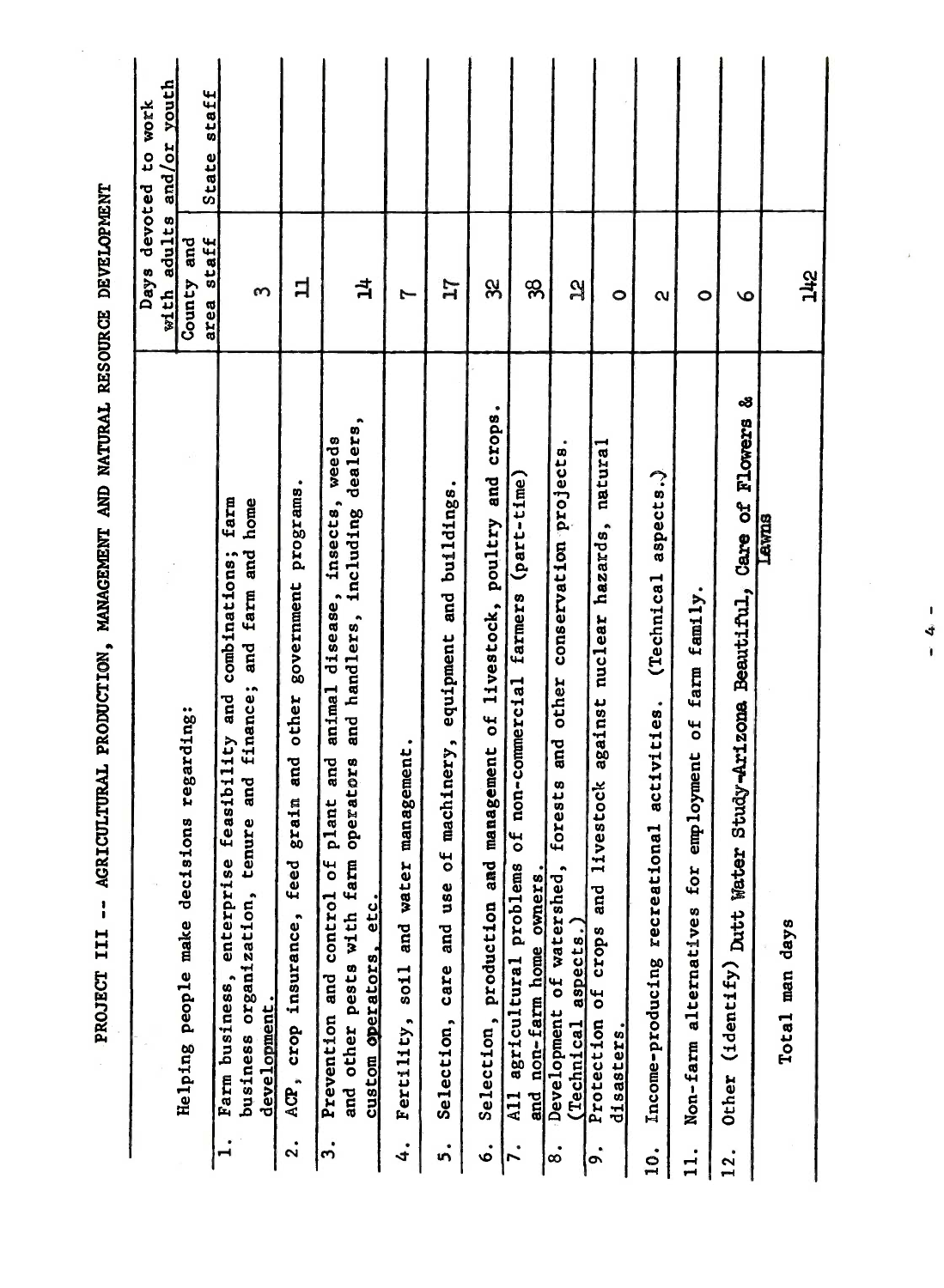Instructions for Project III -- Agricultural Production, Management and Natural Resource Development

explaining the use of soil and plant tissue testing, working out suggested lime and fertilizer treatment, solutions to soil salinity problems, drainage, irrigation and evaluation and evaluation of water  $q$ All time devoted to work with adults and/or youth, including travel, should be reported to the mearest whole day for each item listed. All Extension staff mearing is both county and State, should report their extension sta

- $\vec{P}$  gradie time used to provide the providence in ways to provide information on ways to improve the second to improve the second to improve the second to improve the second to improve the second to improve the second physical conditions of the solution of mulches of mulches (such as studies of mulches in the mulches or mulche<br>Straw or mulches the straw of mulches in the mulches of mulches in the straw of the straw or mulches in the st plastic planstic residues, manures, crops, crops, crops, crops, crops, crops, crops, crops, crops, crops, crop<br>The crops of crops, crops, crops, crops, crops, crops, crops, crops, crops, crops, crops, crops, crops, crops, minimum tillage, vertical mulching, crop rotations, and summer fallowing. (Working of the type with rural and urban non-targed to be with run of the urban non-targed to be used to nome development work.  $\ddot{ }$ 
	- encourage conservation and provide insurance protection.  $\ddot{2}$
- to be reported in item 7.) 3.
- farm activities as <sup>a</sup> means of improving family income, personal sat- $\omega$ Include all time devoted to such items as explaining use of soil sur-<br>veys as they relate to soil productivity and adaptation of soil and  $12.5$  county state to include the spent  $12.5$  county of  $12.5$  county of  $12.5$  county of  $12.5$  county of  $12.5$  county of  $12.5$  county of  $12.5$  county of  $12.5$  county of  $12.5$  county of  $12.5$  county of  $12.5$  cou crop production, developing materials and guides, demonstrating and  $\frac{1}{2}$  are a not included in the above items.  $\sum_{i=1}^{n}$  members to include the spent of work of works of works of works of works of works of works of works of works of works of works of works of works of works of works of works of works of works of works of works  $\begin{array}{ccc} \texttt{1} & \texttt{2} & \texttt{3} & \texttt{4} \\ \texttt{2} & \texttt{3} & \texttt{4} & \texttt{5} \\ \texttt{3} & \texttt{5} & \texttt{5} & \texttt{6} \end{array}$  $v \sim e$  that cannot be allocated to the above items. reported in item 7.) 4.
- Instructions for Project III --Agricultural Production,  $\mathcal{A}$ home dig di trans e <mark>be rep</mark>ort
	-
- 
- Natural Resource Development All time devoted to work with a showled to work with a showled travel. It is a summer of the nearest whole tra<br>The nearest with a showled travel to the nearest whole day for the nearest whole the showled travel. All Extens staff members, both county and State, should report their extension time devoted to the support of Project III program effort under appropriate items in this section of the report. Part-time Extension employees should report ndy the days devoted to extend the days devoted to extension who are part-<br>the distribution who are part-their extension and or part-their extension time under approximation the state i<br>the part-their extension of the stat 1. Include time spent on assisting farmers to calculate the income potential of farmer of farmer of farmer of farmer of farmer of farmer of farmer of farmer of farmer of farmer of fa<br>Enterprises and planning farmer of farmer of farmer of farmer of farmer of farmer of farmer of farmer of farme new sources of income; business-management aspects of the farming such aspects of the farming such aspects of the use of "outlook" information as a state of "outlook" in making farm-business in the state of the state of deciment decisions; keeping, summarizing farm records; and using farm records; and using farm records; a sectio obere and using credit and capital resources for operating the capital resources for operations for operations<br>Operations for operations for operations for operations for operations for the capital resources for the contr  $\frac{1}{2}$ arm business; various arrangements of farm rental, types and arrangements of  $\frac{1}{2}$ . leas and fanta arrangements; locating and a for ental or purchase; farmer den efficient methods; farmer den effects; assistance of the efficiency of the e  $\frac{1}{2}$  and the compact of farming  $\frac{1}{2}$  and  $\frac{1}{2}$  and  $\frac{1}{2}$  are farming  $\frac{1}{2}$  . The contract of  $\frac{1}{2}$ decisions; development of overall plans of the both short- and long-running of both short- and longfor the total farm business; and the manage.ner.t aspects of farm and 2. Include time devoted to assisting people develop an understanding of the provisions of government provisions and the alternatives and the alternatives and the alternatives and the  $\frac{1}{2}$  the mass includes a larger producer produced produced produced products and  $\frac{1}{2}$ tion of a gricultural commodities, affect use of a gricultural lands, and a gricultural lands, and a gricular <br>Estate de la provincia la provincia la provincia la provincia la provincia la provincia la provincia la provin encourage conservation and provide insurance provide insurance provide insurance provide in the providence pro 3. Include time spent in identification, prevention and control of plant and animal diseases and parallel and pests on the pests of  $\alpha$ farms. Also include the spent of persons of the species of persons and other and other the persons and other t agricultural chemical chemicals and organized pest and disease era and disease era programs. (Working of the type with rural and urban non-
- 4. Include all time devoted to such items as explaining use of soil surveys as they relate to soil productivity and adaptation of soil and
- of a campsite.
- Include time spent on discussing the possibilities of various sources of non-farm employment, participation with farm families and local groups in creating new sources of non-farm income, and encouraging  $\mathbf{1}$
- and presenting programs or assistance to individuals or  $\mathcal{A}$  $\frac{1}{2}$  subjects perturbent, adjustment, plans, adjustment, perfection, perfection, perfection, perfection, perfection, perfection,  $\frac{1}{2}$  substment, perfection, perfection, perfection, perfection, perfection, perfec  $f_{\rm eff}$  repairs repairs and use of  $f_{\rm eff}$  $\begin{array}{c}\n \circ \text{c}\n \text{c}\n \text{c}\n \text{c}\n \text{d}\n \text{d}\n \text{e}\n \text{d}\n \text{e}\n \text{f}\n \text{g}\n \text{g}\n \text{g}\n \text{g}\n \text{h}\n \text{g}\n \text{g}\n \text{h}\n \text{g}\n \text{h}\n \text{h}\n \text{g}\n \text{h}\n \text{h}\n \text{h}\n \text{h}\n \text{h}\n \text{h}\n \text{h}\n \text{h}\n \text{h}\n \text{h}\n \text{h}\n \text{h}\n \text{h}\n$  $\begin{array}{ccc} \textbf{r} & \textbf{r} & \textbf{r} \\ \textbf{r} & \textbf{r} & \textbf{r} \\ \textbf{r} & \textbf{r} & \textbf{r} \end{array}$ 6. Include all time spent on production and management (including on-farm  $m_0$  of all commercial crops, including horizontal crops, including  $m_0$ livestock and livestock products, dairy an� poultry.  $\frac{1}{2}$  include a line spent with non-commercial farmers and other rules and other rules and other rules and other rules and other rules and other rules and other rules and other rules and other rules and other rules an  $\mathbf{u}$  home beautification, use of insection, use of insection, use of insection, use of insection, use of insection,  $\mathbf{u}$  $\frac{d}{dt}$  design pesticides in and around the home, working the home, working the home, working the home, working the home, working the home, working the home, working the home, working the home, working the home, working  $\alpha$  greenskeepers, greenskeepers, caretakers of cemeteries, highways of cemeteries, highways of cemeteries,  $\alpha$  $\begin{array}{c} \circ$   $\begin{array}{c} \circ \\ \circ \end{array}$  on vegetative cover  $\begin{array}{c} \circ \\ \circ \end{array}$  $\mathbf{B}$  and  $\mathbf{B}$  as conservation properties, such as contouring  $\mathbf{B}$ terracing, range and grassland management, and residue management  $\frac{p}{p}$  do not the purpose of conserving solid solid and water solid and water solid and water soil and water solid and water solid and water solid and water solid and water solid and water solid and water solid and wat of watersheds. Also report here wildlife conservation including wild $e^{\frac{1}{2}}$  and  $e^{\frac{1}{2}}$  as  $e^{\frac{1}{2}}$  as  $e^{\frac{1}{2}}$  and  $e^{\frac{1}{2}}$  $\Xi$  and  $\Xi$  do not include with producers. (Do not include work do not include work  $\Xi$  $r_{\rm e}$  and  $r_{\rm e}$  and  $r_{\rm e}$  and  $r_{\rm e}$  and  $r_{\rm e}$  $\begin{array}{c}\n\text{gen} \\
\text{gen} \\
\text{gen} \\
\text{gen} \\
\text{gen} \\
\text{gen} \\
\text{gen} \\
\text{gen} \\
\text{gen} \\
\text{gen} \\
\text{gen} \\
\text{gen} \\
\text{gen} \\
\text{gen} \\
\text{gen} \\
\text{gen} \\
\text{gen} \\
\text{gen} \\
\text{gen} \\
\text{gen} \\
\text{gen} \\
\text{gen} \\
\text{gen} \\
\text{gen} \\
\text{gen} \\
\text{gen} \\
\text{gen} \\
\text{gen} \\
\text{gen} \\
\text{gen} \\
\text{gen} \\
\text{gen} \\
\text{gen} \\
\text{gen} \\
\text{gen} \\
\text$  $\frac{1}{2}$  their crops and livestock from nuclear hazards,  $\frac{1}{2}$  and  $\frac{1}{2}$  and  $\frac{1}{2}$  and  $\frac{1}{2}$  and  $\frac{1}{2}$  and  $\frac{1}{2}$  and  $\frac{1}{2}$  and  $\frac{1}{2}$  and  $\frac{1}{2}$  and  $\frac{1}{2}$  and  $\frac{1}{2}$  and  $\frac{1}{2}$  $\begin{array}{c} \texttt{a} \texttt{c} \\ \texttt{d} \texttt{d} \end{array}$  $\frac{1}{2}$  defense to protecting crops and livestock from  $\frac{1}{2}$  $\begin{array}{l} \mathbf{a} \ \mathbf{b} \ \mathbf{c} \ \mathbf{d} \ \mathbf{c} \end{array}$  $s_n$  it is a point of the reported under appropriate items above.  $11.506$  all time spent on evaluations on  $P$  $\begin{array}{c}\n\circ \\
\circ \\
\circ \\
\circ\n\end{array}$  $a$  remodeling a house for a farm vacation business, seeding a set a farm vacation business, seeding  $a$  $\begin{array}{ccc}\n\mathbf{g} & \mathbf{g} & \mathbf{g} \\
\mathbf{g} & \mathbf{g} & \mathbf{g} \\
\mathbf{g} & \mathbf{g} & \mathbf{g}\n\end{array}$  $88#77$  $11.$  Include time spent on discussing the possibilities of various sources of various sources of various sources of various sources of various sources of various sources of various sources of various sources of various s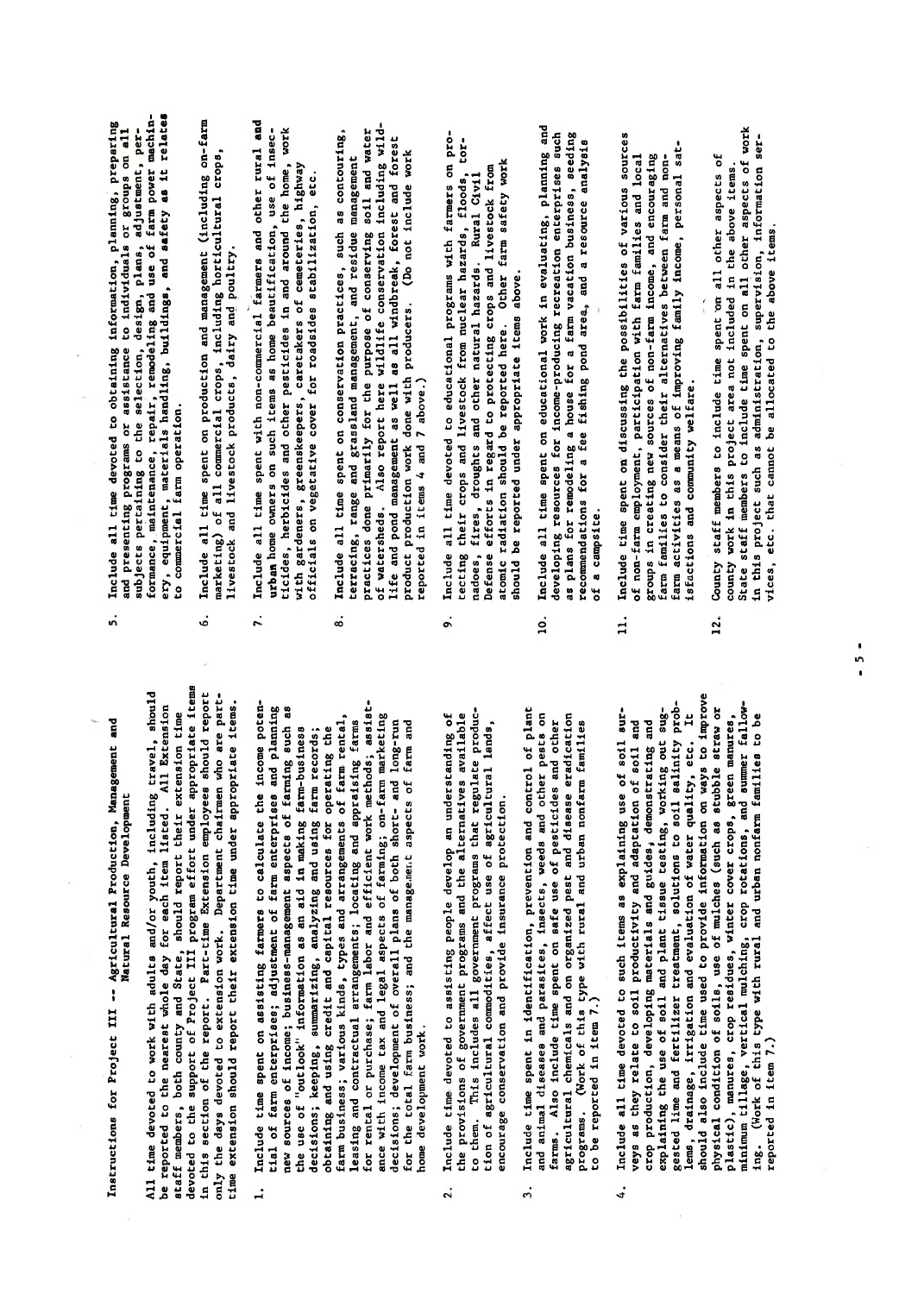|                                                                                                                                          |                          | with adults and/or youth<br>Days devoted to work |
|------------------------------------------------------------------------------------------------------------------------------------------|--------------------------|--------------------------------------------------|
| Helping people make decisions regarding:                                                                                                 | area staff<br>County and | State Staff                                      |
| market.<br>What, when, where, how to<br>$\ddot{ }$                                                                                       | 35                       |                                                  |
| products.<br>Grading, packing, storing<br>$\ddot{\mathbf{r}}$                                                                            |                          |                                                  |
| and use of organizations and facilities for<br>effective buying, processing and marketing.<br>Understandimg, development<br>ຕໍ           | ო                        |                                                  |
| Improving efficiency of processing, marketing and supply firms.<br>$\ddot{ }$                                                            |                          |                                                  |
| Understanding marketing orders, regulations and services.<br>5.                                                                          |                          |                                                  |
| Purchase of agricultural products at retail considering supply,<br>services and related factors.<br>price, quantity, marketing<br>.<br>ف |                          |                                                  |
| Maintaining quality of agricultural products throughout<br>marketing.                                                                    |                          |                                                  |
| Other (specify)<br>$\dot{\infty}$                                                                                                        |                          |                                                  |
| Total man-days                                                                                                                           | 38                       |                                                  |

PROJECT IV -- MARKETING AND UTILIZATION OF FARM PRODUCTS

 $\blacksquare$  $\bullet$  $\mathbf{I}$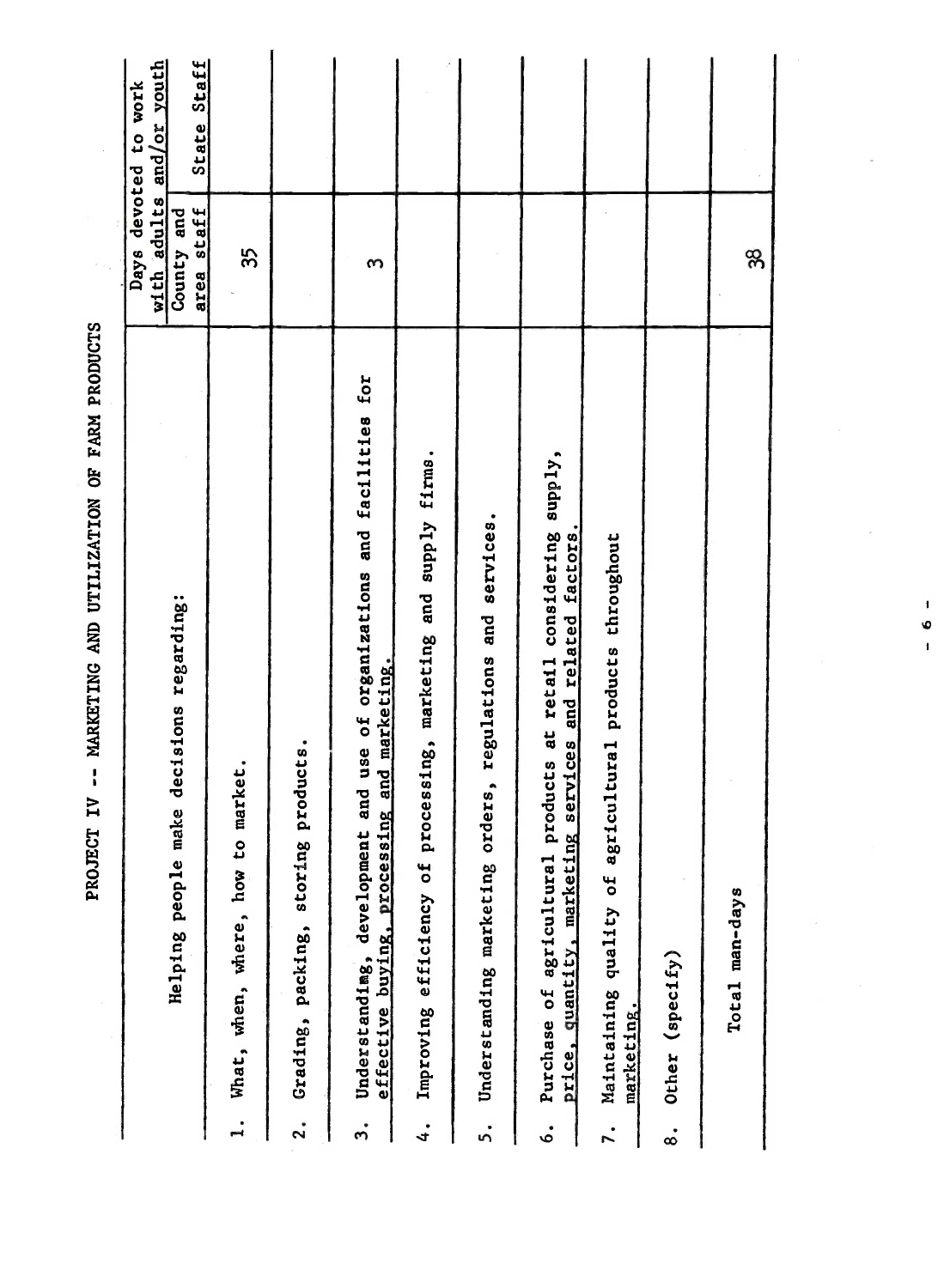Instructions for Project IV -- Marketing and Utilization of Farm Products

 $\frac{1}{2}$ 

Instructions for  $P$  --  $P$  --  $M$  --  $M$  --  $M$  --  $M$  --  $M$  --  $M$  --  $M$  --  $M$  --  $M$  --  $M$  --  $M$  --  $M$  --  $M$  --  $M$  --  $M$  --  $M$  --  $M$  --  $M$  --  $M$  --  $M$  --  $M$  --  $M$  --  $M$  --  $M$  --  $M$  --  $M$  --  $M$  --  $\begin{array}{llllll} \mathbf{A} & \mathbf{B} & \mathbf{B} & \mathbf{B} & \mathbf{B} & \mathbf{B} & \mathbf{B} & \mathbf{B} & \mathbf{B} & \mathbf{B} & \mathbf{B} & \mathbf{B} & \mathbf{B} & \mathbf{B} & \mathbf{B} & \mathbf{B} & \mathbf{B} & \mathbf{B} & \mathbf{B} & \mathbf{B} & \mathbf{B} & \mathbf{B} & \mathbf{B} & \mathbf{B} & \mathbf{B} & \mathbf{B} & \mathbf{B} & \mathbf{B} & \mathbf{B} & \mathbf{B} & \$  $\tilde{E}$ ed: Alle day for each it $\tilde{E}$  members, both county and S $\tilde{E}$  members, both county and S $\tilde{E}$  $\begin{array}{ccc} 1 & \text{if} & \text{if} & \text{if} & \text{if} & \text{if} & \text{if} & \text{if} & \text{if} & \text{if} & \text{if} & \text{if} & \text{if} & \text{if} & \text{if} & \text{if} & \text{if} & \text{if} & \text{if} & \text{if} & \text{if} & \text{if} & \text{if} & \text{if} & \text{if} & \text{if} & \text{if} & \text{if} & \text{if} & \text{if} & \text{if} & \text{if} & \text{if} & \text{if} & \text{if} & \text{if} &$  $\begin{array}{ccc} \mathbf{1} & \mathbf{1} & \mathbf{1} \\ \mathbf{0} & \mathbf{0} & \mathbf{1} \\ \mathbf{1} & \mathbf{0} & \mathbf{1} \end{array}$ Marketing and Utilization includes the services and activities connected with changing the form of goods and moving them from producer to consumer. It is included to consumer. It is included to consider the economic and technical constants the economic and technical constants the economic and technical constants of the ations in the assembly, processing and distribution of agricultural products, and of farm supplies and  $\begin{array}{ccccc} \textbf{1}_{\textbf{B}} & \textbf{1}_{\textbf{B}} & \textbf{1}_{\textbf{B}} & \textbf{1}_{\textbf{B}} & \textbf{1}_{\textbf{B}} & \textbf{1}_{\textbf{B}} & \textbf{1}_{\textbf{B}} & \textbf{1}_{\textbf{B}} & \textbf{1}_{\textbf{B}} & \textbf{1}_{\textbf{B}} & \textbf{1}_{\textbf{B}} & \textbf{1}_{\textbf{B}} & \textbf{1}_{\textbf{B}} & \textbf{1}_{\textbf{B}} & \textbf{1}_{\textbf{B}} & \textbf{1}_{\textbf{B}} & \textbf{$ final development of new and improved proved proved proved proved proved proved proved proved promotion. These functions may be performed by various interests in the performance in the performance in the per<br>The performance of the performance in the performance in the performance in the performance in the performance ing and handling cooperatives, assemblers, processors, brokers, wholesalers, retailers and consumers. Items <sup>1</sup> through <sup>6</sup> are self-explanatory. () Item 7. Include time devoted to such work as the prevention of market diseases of .fruits and vegetables during marketing marketing, to the prevention of insection of insection of insection of insection of in<br>The prevention of insects and vegetables, graphs and vegetables, graphs and vegetables, graphs and vegetables, fibers, and to the prevention of losses from damage and determines from damage and animals and animals and animals and animals and animals and animals and animals and animals and animals and animals and animals and animal during marketing.<br>Sebelumlah Item 8. County staff members to include time spent on all other aspects of county work in this project area not included in the above items. State state state state state in the spent on all other spent on a<br>In the above it is to include the spent on all other spent on all other spent on all other spent on all other as pectrum of work in this project such as a supervision, information, information,  $\sim$   $\sim$ cannot be a sense item annual annual sense item annual annual annual annual annual annual annual annual annual<br>Islami

Items 1 through 6 are self-explanatory,

fibers, and to the prevention of losses from damage and deterioration to animals and animal products during marketing. Item 8. County staff members to include time spent on all other aspects of county work in this pro-<br>ject area not included in the above items. State staff members to include time spent on all other<br>aspects of work in this cannot be allocated to the above items.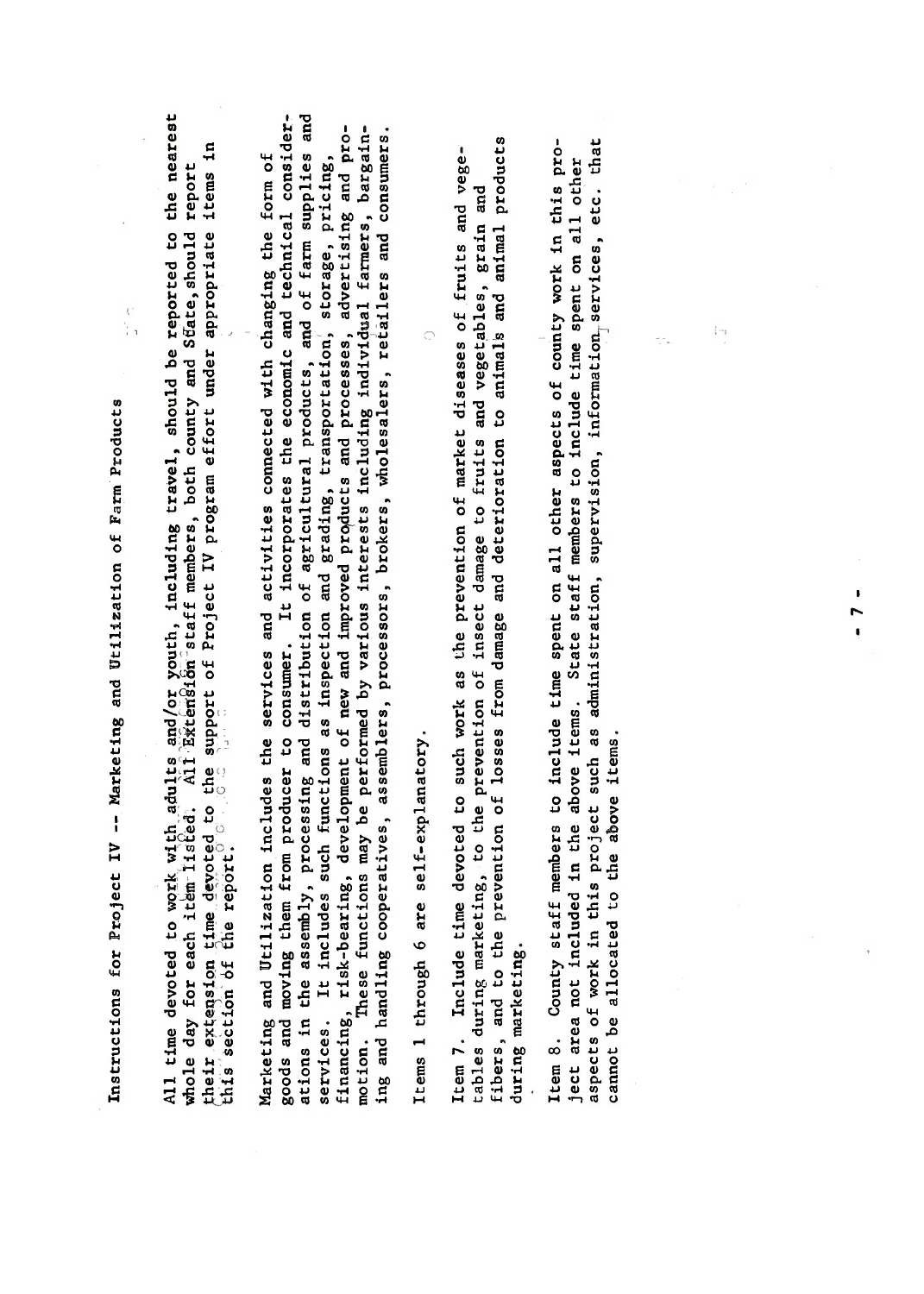|                                                                       |                                                    | with adults<br><b>Days</b> | and/or youth<br>devoted to work |
|-----------------------------------------------------------------------|----------------------------------------------------|----------------------------|---------------------------------|
| Helping people make decisions regarding:                              |                                                    | area staff<br>County and   | State staff                     |
| Foods and nutrition.<br>$\mathbf{I}$                                  |                                                    | ನ                          |                                 |
| ٠<br>Clothing and textiles<br>$\ddot{2}$ .                            |                                                    | $\mathfrak{P}$             |                                 |
| Housing, including household equipment.<br>$\ddot{ }$                 |                                                    | ದ                          |                                 |
| Selection, care and use<br>$\ddot{ }$                                 | of household furnishings.                          | J                          |                                 |
| Human relations and child<br>5.                                       | development.                                       | 4                          |                                 |
| centered business.<br>Home industry<br>ė.                             | -- establishment of production, sales or family-   | $\circ$                    |                                 |
| efficient use of time, money and<br>Home management (includes<br>r.   | economics, management and<br>$encrsy$ ).<br>family | 白                          |                                 |
| Civil defense -- "Family<br>$\dot{\circ}$                             | Preparedness."                                     | ᆉ                          |                                 |
| Health and physical fitness,<br>o.                                    | safety.                                            | I                          |                                 |
| Organizational Work With Homemakers Clubs<br>Other (identify).<br>10. | Gila County Cattle Growers                         | 너<br>Þν                    |                                 |
| Total man days                                                        |                                                    | 136                        |                                 |
|                                                                       | ٠<br>œ<br>$\pmb{\mathsf{I}}$                       |                            |                                 |
|                                                                       |                                                    |                            |                                 |
|                                                                       |                                                    |                            |                                 |

PROJECT V -- HOME ECONOMICS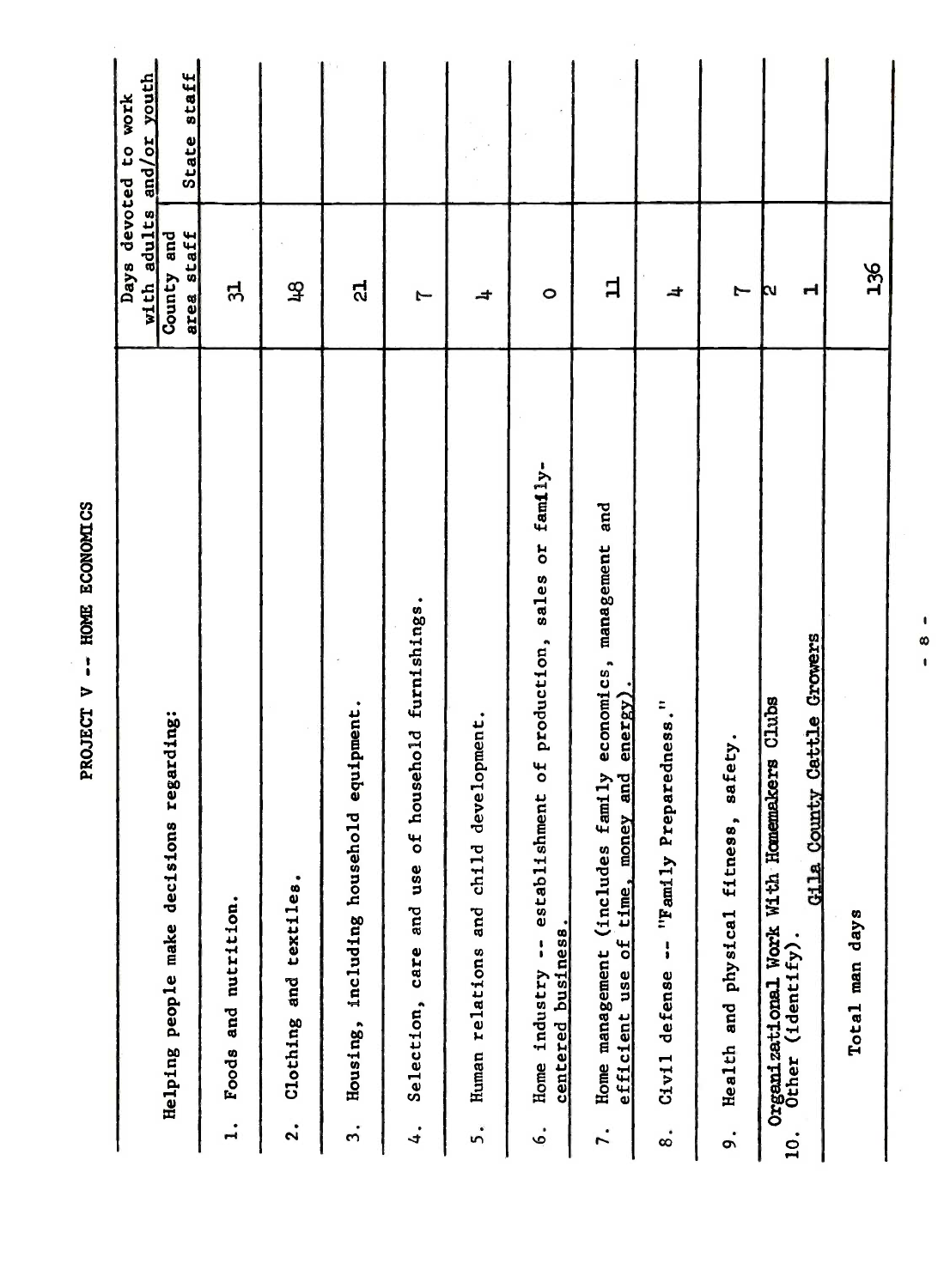Instructions for Project V -- Home Economics

All time devoted to work with adults and/or youth, including travel,<br>should be reported to the neerest whole day for each item listed. All<br>skiension staff members, both county and State, should report their<br>extension time appropriate items in this section of the report.

economics under the appropriate items enumerated.

6. Include time spent on selecting items to be produced, setting standards, locating markets, record-keeping in connection with  $\frac{1}{2}$  and  $\frac{1}{2}$  and  $\frac{1}{2}$  and  $\frac{1}{2}$  and  $\frac{1}{2}$ jects as child feeding, maternal diet, food for the aged, weight control, diets for special needs.  $\ddot{ }$ 

 $u$ se of accessories; color schemes and wall finishes; and floor schemes and floor schemes and floor schemes and floor

- education.  $\ddot{2}$ .
- hold equipment.  $\ddot{ }$
- Include time spent on selection, use, construction, care, repair<br>and reconditioning of home furnishings; furniture arrangement and use of accessories; color schemes and wall finishes; and floor finishes.  $4.$
- child development and parent education; personality development, etc. Include all time spent on human relations and development, such as 5.
- ards, locating markets, record-keeping in connection with enterprise,<br>teaching needed skills, etc. Include time spent on selecting items to be produced, setting stand- $\ddot{\circ}$
- $\mathbf{P}$  -- Home Equations for  $\mathbf{P}$  -- Home Equations for  $\mathbf{P}$  -- Home Equations for  $\mathbf{P}$  $\begin{array}{ccc} \text{a} & \text{b} & \text{c} & \text{c} & \text{d} & \text{d} & \text{e} \\ \text{c} & \text{d} & \text{e} & \text{d} & \text{e} & \text{e} & \text{d} & \text{e} \\ \text{d} & \text{e} & \text{f} & \text{f} & \text{f} & \text{f} & \text{f} \end{array}$ showld be reported to the nearest whole day it may be reported to the nearest whole day it is not a listed of <br>All the nearest whole day is not a listed of the manufacture of the nearest whole day is not a listed of the m Extension staff members, both county county of the should report the should report the should report the shoul<br>The should report the should report the should report the should report the should report that the should repo extension time devoted to the support of project v project under the support under the support under the suppo<br>Support under the support under the support under the support under the support under the support of the suppo appropriate in the report of the report of the report of the report of the report of the report of the report o<br>Consider the report of the report of the report of the report of the report of the report of the report of the Consumer education work is an integral part of all phases of the second part of the second part of the second <br>The second part of the second part of the second part of the second part of the second part of the second part nomics education and in home reported and in home reports and in the report of the second with our second with<br>The report of the second with the second with the second with the second with the second with the second with economics under the appropriate items enumerated.  $\frac{1}{2}$   $\frac{1}{2}$   $\frac{1}{2}$   $\frac{1}{2}$   $\frac{1}{2}$   $\frac{1}{2}$   $\frac{1}{2}$   $\frac{1}{2}$   $\frac{1}{2}$   $\frac{1}{2}$   $\frac{1}{2}$   $\frac{1}{2}$   $\frac{1}{2}$   $\frac{1}{2}$   $\frac{1}{2}$   $\frac{1}{2}$   $\frac{1}{2}$   $\frac{1}{2}$   $\frac{1}{2}$   $\frac{1}{2}$   $\frac{1}{2}$   $\frac{1}{2}$  nutritional needs, amount to buy and form for family, and form for family, and for family, and for family, and<br>See of the form for family, and for family, and for family, and for family, and for family, and for family, an ensitutions, and tourist business business business business and the preparation of the preparation of the sec type. Also time spent on the spent of the spent of the spent of the spent of the spent of the spent of the spe<br>The spent of the spent of the spent of the spent of the spent of the spent of the spent of the spent of the sp foods; all food conservation, i.e., freezing, freezing, canning, canning, canning, canning, canning, canning,<br>External canning, canning, canning, canning, canning, canning, canning, canning, canning, canning, canning, ca ing, brining, selection and storage of fruits and root vegetables, curing of measures; jellies and pickles; jellies and pickles; education on pickles; education on pickles; educ<br>Edition on pickles; education on pickles; education on pickles; education on pickles; education on pickles; ed basic nutrition with the preparation of the preparation of the use of the use of the use of the use of the use<br>The preparation of the use of the use of the use of the use of the use of the use of the use of the use of the illustrate or create and interest in good number in good number in good number in good number in good number i<br>Interest in a sub-create sub-create in good number in the sub-create or for sub-create in a sub-create in sub- $\frac{1}{4}$   $\frac{1}{2}$   $\frac{1}{2}$   $\frac{1}{6}$   $\frac{1}{3}$   $\frac{1}{2}$   $\frac{1}{6}$   $\frac{1}{3}$   $\frac{1}{2}$   $\frac{1}{6}$   $\frac{1}{3}$   $\frac{1}{2}$   $\frac{1}{3}$   $\frac{1}{2}$   $\frac{1}{3}$   $\frac{1}{2}$   $\frac{1}{3}$   $\frac{1}{2}$   $\frac{1}{3}$   $\frac{1}{2}$   $\frac{1}{3}$   $\frac{1}{2}$  control, diets for special needs for special needs for special needs for special needs for special needs. In t<br>The control of the control of the control of the control of the control of the control of the control of the c 2. Include time spent on section of the spent of care of clothing (storage, drycleaning and special laundering problems), also se Le creation and use of the planning for an all family for all family for all family for all family for all <br>Begans for all family for all family for all family for all family for all family for all family for all famil  $\Xi$ members, groots, etc., etc., etc., etc., etc., etc., etc., etc., etc., etc., etc., etc., etc., etc., etc., e to clothing; and center, and center, selection, use and care control of several center, selection, and care ca of sewing and pressing and pressing and pressing and pressing and pressing as a construction of the construction o family's available physical and human resources--time, energy,<br>skills, knowledge and money. This will include the home management<br>aspects of Farm and Home Development. Also include educational<br>assistance in laundering meth 3. Include time spent on selecting house plans, remodeling, planning and construction storage storage space, and community community community and community community and a series hassen and d  $\begin{array}{ccc} \star & \bullet & \bullet & \bullet & \bullet \end{array}$ 
	-
- 
- and reconditioning of home furnishings; furniture arrangement and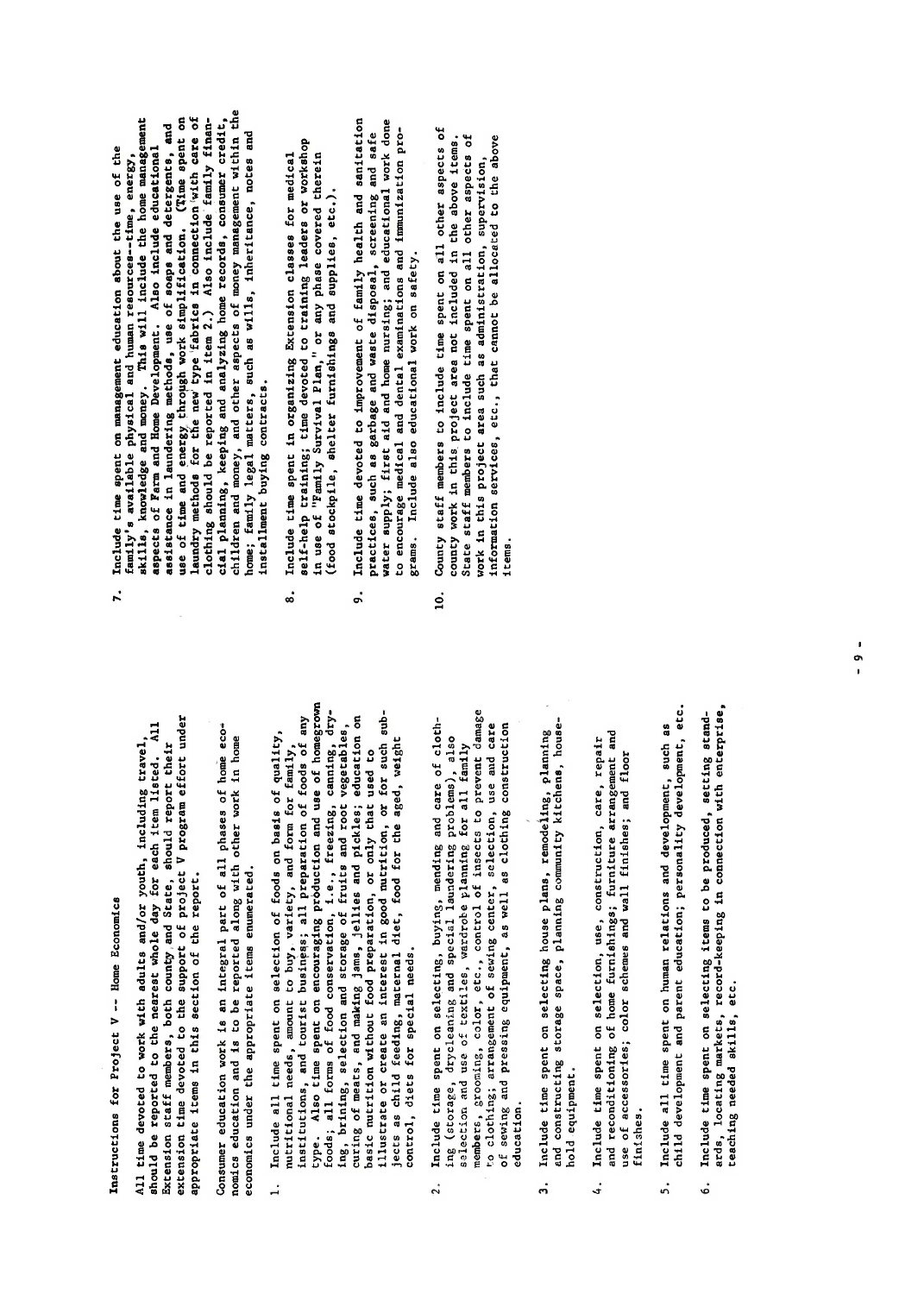## PROJECT VI -- 4-H - YOUTH DEVELOPMENT

|                      | Clubs and groups:                                         |                                       |                              |                     |
|----------------------|-----------------------------------------------------------|---------------------------------------|------------------------------|---------------------|
| 1.<br>$\mathbf{a}$ . | Number of 4-H Clubs                                       |                                       |                              | 33                  |
| b,                   |                                                           | Number of 4-H special interest groups |                              | $\circ$             |
| c.                   |                                                           | Number of youth groups not 4-H        |                              | 4                   |
| 2.                   | 4-H members by age groups:                                |                                       |                              |                     |
|                      | 9 years of age                                            | 25                                    | 15 years of age              | $\mathbf{3}$        |
|                      | 10 years of age                                           | 36                                    | 16 years of age              | 14                  |
|                      | 11 years of age                                           | 55                                    | 17 years of age              | 5                   |
|                      | 12 years of age                                           | 35                                    | 18 years of age              | 4                   |
|                      | 13 years of age                                           | 35                                    | 19 years of age              |                     |
|                      | 14 years of age                                           | 17                                    |                              | 1229                |
|                      |                                                           |                                       |                              |                     |
| 3.                   | 4-H members by years in club work:                        |                                       |                              |                     |
|                      | 1st year                                                  | 128.3                                 | 4th year                     | 15                  |
|                      | 2nd year                                                  | 40                                    | 5th year                     | 6                   |
|                      | 3rd year                                                  | $38^\circ$                            | 6th year and above           | $\overline{2}$      |
| 4.                   | 4-H members enrolled by place of residence:               |                                       |                              | (229)               |
|                      | Farm                                                      | 7 <sup>1</sup>                        | Urban                        |                     |
|                      | Rural non-farm                                            | 155                                   | Suburban                     |                     |
| 5.                   | Different:                                                |                                       |                              | 229                 |
| а.                   | 4-H members enrolled Boys 93                              |                                       | 136<br>Girls                 | 229<br><b>Total</b> |
| $\mathbf b$ .        | Youth worked with<br>not enrolled in 4-H                  | $Boys$ 0                              | 169<br>Girls                 | <b>Total</b><br>169 |
|                      | c. Older youth worked<br>with (18 and over)<br>not in 4-H | Boys                                  | Girls<br>$\circ$<br>$\Omega$ | Total               |

 $\rightarrow$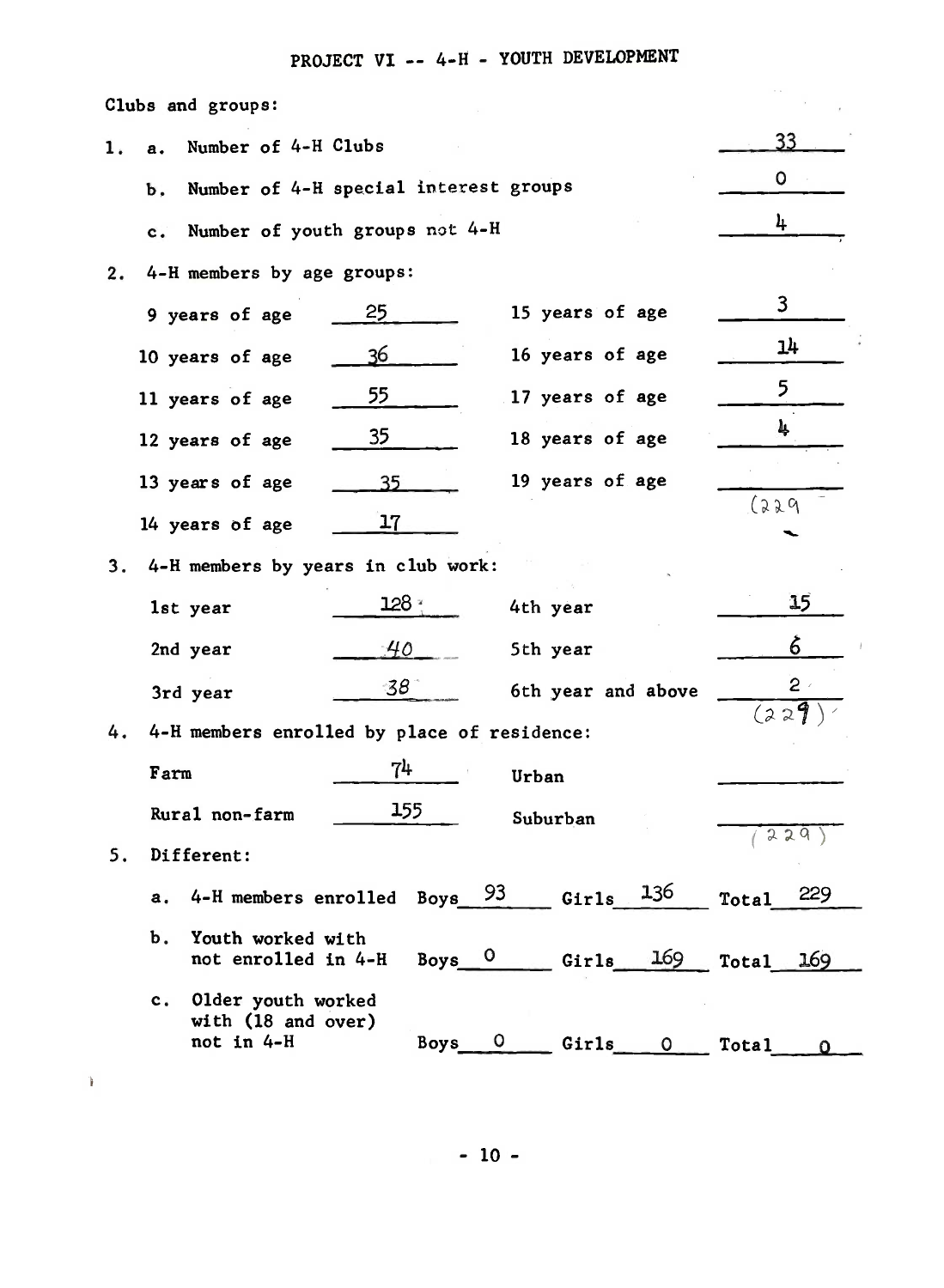Number of 4-H members receiving training through organized projects 6. and activities. (A member may be enrolled in more than one project or activity under each of the following groups and should be counted each time.)

|                |                                                                       | Boys              | Girls       |
|----------------|-----------------------------------------------------------------------|-------------------|-------------|
| a.             | *Automotive.                                                          |                   |             |
| Ъ.             | *Beef. $\vdots$                                                       | 14                | 8           |
| $\mathbf{c}$ . | *Conservation program total                                           | 15                |             |
|                | (Forestry).                                                           |                   |             |
|                | $-(Grasslands)$ .                                                     |                   |             |
|                | (Soil and water).                                                     |                   |             |
|                | $(\text{Wildlife})$                                                   | $\overline{C}$ of |             |
| d.             | *Dairy                                                                |                   |             |
| e.             | *Dog care and-training                                                |                   |             |
| f.             | *Electric.                                                            | <u>ာ၊</u>         |             |
| $g$ .          | $*$ Entomology.                                                       | $\overline{c}$    |             |
| ħ.             | Farm management                                                       |                   |             |
| i.             | *Field Crops (Agronomy-soils-crops).                                  |                   |             |
| $\mathbf{j}$ . | Flower gardening.                                                     |                   | ı           |
| k.             | *Home grounds beautification                                          |                   | 15          |
| 1.             | Horses and ponies                                                     | $24 -$            | عد          |
| m.             | Horticulture (fruits-vegetables)                                      | 9                 |             |
| n.             | Marketing (town and country                                           |                   |             |
|                | business, etc.).                                                      |                   |             |
| о.             | Plant pathology                                                       |                   |             |
| p.             | *Poultry (Inc. turkeys, geese,                                        |                   |             |
|                | pigeons, etc.)                                                        |                   |             |
| q.             | Rabbits                                                               |                   | <u>२ - </u> |
| r.             | Sheep $\forall r \ldots r$                                            |                   |             |
| s.             | Small motors.                                                         |                   |             |
| t.             | *Swine                                                                |                   |             |
| u.             | *Tractor                                                              |                   |             |
| v.             | Woodworking and other shop work                                       | 12 <sup>°</sup>   |             |
| w.             | *Clothing.                                                            |                   | 64          |
| x.             | Family life education                                                 |                   |             |
| у.             | Foods and nutrition total $\cdots$ .                                  | 13                | 62          |
| z.             | $\mathbf{H}$<br>14.<br>Ħ.<br>$\star$<br>(bread-cereal)                |                   |             |
| aa.            | ŦF.<br>$\star$<br>11<br>Ħ<br>(canning-freezing)                       |                   |             |
| bb.            | $\star$<br>$\pmb{\mathcal{V}}$<br>$\mathbf{H}$<br>Ĥ<br>(dairy foods). |                   |             |
| cc.            | Home improvement and furnishings. ._                                  | $\overline{16}$   | أسابطه      |
| dd.            | Home management $\mathbf{r}$                                          |                   | 16          |
| ee.            | Personal development.                                                 |                   |             |
| ff.            | Career exploration.                                                   |                   |             |
| gg.            | Community service                                                     |                   |             |
| hh.            | Crafts.                                                               |                   |             |
| ii.            | Emergency preparedness.                                               |                   |             |
|                |                                                                       |                   |             |

 $-11 -$ 

 $\left| \begin{array}{cc} \ast \\ \ast \end{array} \right| \backsim \left| \begin{array}{cc} \ast \\ \ast \end{array} \right| \backsim \quad \left| \begin{array}{cc} \ast \\ \ast \end{array} \right| \backsim \left| \begin{array}{cc} \ast \\ \ast \end{array} \right|$ 

ľ

 $15\,$ 

 $(229)$  $\overline{\phantom{a}}$ 

 $\delta$ 

 $rac{2}{(229)}$ 

 $\overline{1}$ 

Total  $\frac{22}{3}$ 

 $229$ 

 $Total 169$ 

 $Total$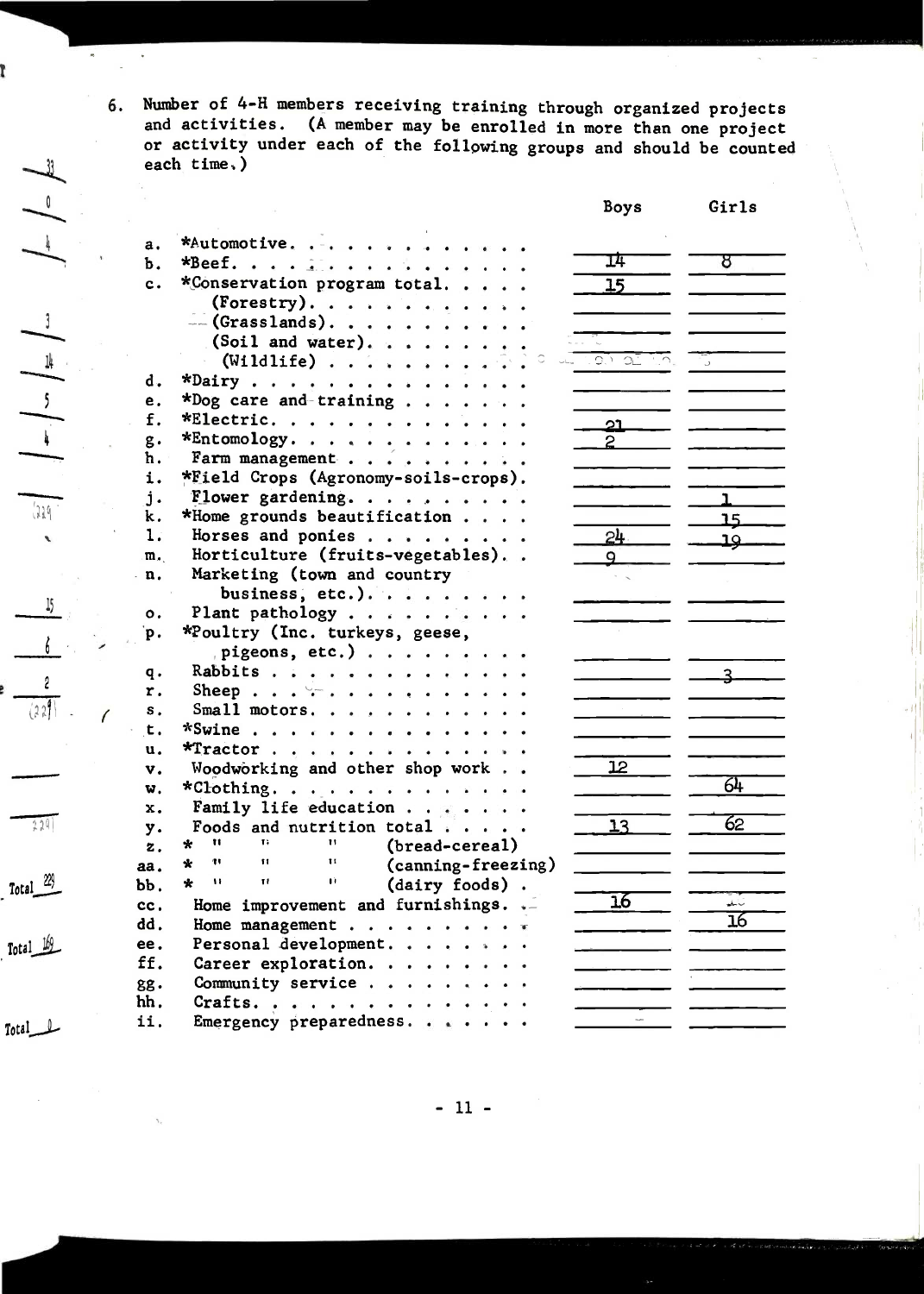| jj.        | *Health - physical fitness.                                          |                |                        |  |
|------------|----------------------------------------------------------------------|----------------|------------------------|--|
| kk.        | *Photography.                                                        | ı              |                        |  |
| 11.        | *Public speaking.                                                    | $\overline{3}$ | Σ                      |  |
| mm.        | *Recreation                                                          |                |                        |  |
| nn.        | *Safety                                                              |                |                        |  |
| 00.        | *Special citizenship and public                                      |                |                        |  |
|            | affairs education.                                                   |                |                        |  |
|            | Special science not listed                                           | ı              |                        |  |
| $PP -$     | Demonstrations                                                       |                |                        |  |
| qq.<br>rr. |                                                                      | 11.            | 20                     |  |
| SS.        | Judging. $\ldots$<br>*Dress revues - local, county                   | <u>1Ω</u>      | 48                     |  |
| tt.        |                                                                      |                | <u>A</u><br><u> 11</u> |  |
|            | 4-H camps. $\cdots$ , $\cdots$<br>Other - list. $Gung: \ldots$ .     | <u>ሬ</u>       |                        |  |
| uu.        | " Junior Leader Laboratory                                           |                | ד                      |  |
| vv.        |                                                                      |                |                        |  |
| ww.        | Total enrollment in-projects and                                     | 158            | 282                    |  |
|            | activities                                                           |                |                        |  |
|            |                                                                      |                |                        |  |
|            | 7. Number of different boys and girls in:                            |                | 92                     |  |
|            | An agricultural project.                                             |                | 187                    |  |
|            | A home economics project                                             |                |                        |  |
|            | Projects other than agriculture and home ec.                         |                | 152                    |  |
|            |                                                                      |                |                        |  |
| 8.         | Number of youth reached through special teen-age nutrition programs: |                |                        |  |
|            | Boys $250$<br>Girls<br>Total                                         |                |                        |  |
|            | 9. Leadership development                                            |                |                        |  |
|            | Number of leaders:<br>Men                                            |                | Women                  |  |
|            |                                                                      |                |                        |  |
|            | Organizational leaders.<br>а.                                        |                | 4                      |  |
|            | Project or subject matter leaders<br>b. T                            | 10             | 27                     |  |
|            | County project chairmen<br>c <sub>1</sub>                            |                | 38                     |  |
|            | Other adult leaders, i.e., activity<br>d.                            |                |                        |  |
|            | leaders, resource leaders                                            |                |                        |  |
|            | Number on councils - local<br>е.                                     |                |                        |  |
|            | sponsoring committees                                                |                | ı                      |  |
|            | Total different adult leaders.                                       | 10             | 27                     |  |
|            | g. Leaders of other youth organiza-                                  |                |                        |  |
|            | tions assisted.                                                      |                |                        |  |
|            | Number of adult leaders:<br>h.                                       |                |                        |  |
|            |                                                                      |                |                        |  |
|            | 4th yr 2<br>1st $yr 12$                                              |                |                        |  |
|            | 2nd $yr$<br>5th yr                                                   |                |                        |  |
|            | 3rdyr<br>Over 5 yrs. $\boxed{1}$                                     |                |                        |  |
| 1.         | Junior 4-H Club leaders:                                             |                |                        |  |
|            | Boys<br>Ŧ.<br>Girls $3$<br>Total                                     | $\mu$          |                        |  |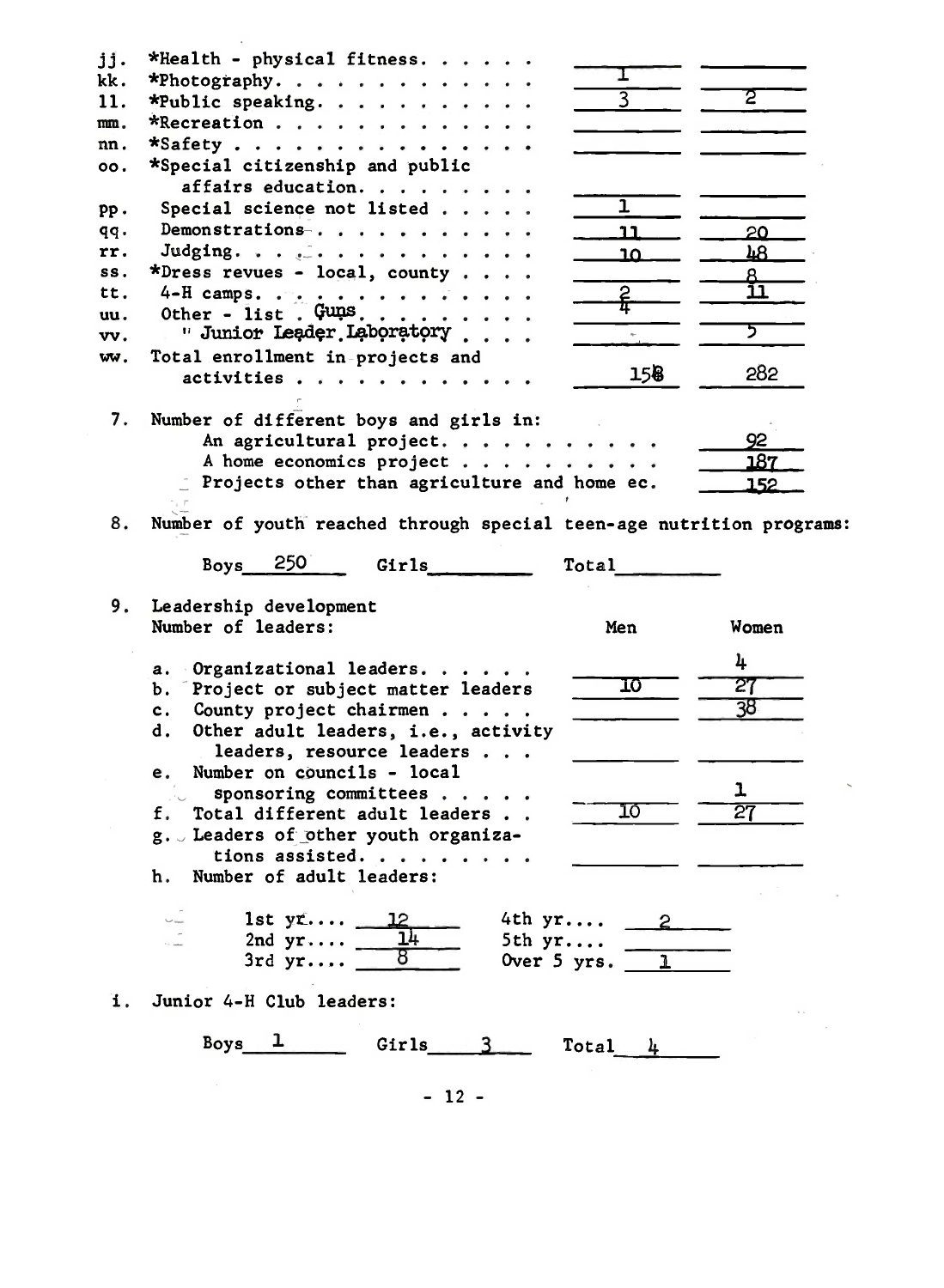Instructions for Project VI -- 4-H Youth Development

- throughout all or a large part of the year. 1a.
- In a shorter period of time. .<br>م
- ċ,
- under, ten years old, etc.  $\ddot{a}$
- Self-explanatory.  $\ddot{ }$

 $\ddot{ }$ 

- $\begin{matrix} 6.666 & 6.666 \ 0.666 & 0.666 \end{matrix}$  . As and girls, receiving training training training training training training training training training training training training training training training training training tr ing through organized extension produced by the second property of the second property of the second pro- $\vec{a}$  and  $\vec{b}$  and  $\vec{c}$  and  $\vec{c}$  and  $\vec{c}$  in activity in activity in a shown that an activity in  $\vec{c}$  in  $\vec{c}$  in  $\vec{c}$  in  $\vec{c}$  in  $\vec{c}$  in  $\vec{c}$  in  $\vec{c}$  in  $\vec{c}$  in  $\vec{c}$  in  $\vec{c}$  in Income from farm produce."  $Fam:$ 
	- 2,500 or less and not farm as defined above. Rural non-farm:
- $(100,000$  or more). Urban:

c. Report the number worked with out of 4-H and <sup>18</sup> years of age and

- No explanation needed.  $5a.$
- Report the number of different individuals of 4-H age worked with but who were not counted as 4-H Club members. .<br>م
- Report the number worked with out of 4-H and 18 years of age and over but single. å
- h. Report the number by years served as leaders that are reported in  $\mathcal{P}$  $\overline{1}$ . Report that are enrolled in the 4-H  $\overline{1}$  $\mathcal{H}_{\mathcal{H}}$  Project or giving special help to  $\mathcal{H}_{\mathcal{H}}$ members in an organized way.  $\ddot{\bullet}$

- $\sim$   $\sim$   $\sim$
- $\begin{bmatrix} 1 & 0 \\ 0 & 1 \end{bmatrix}$ in a shorter period of the shorter period of the shorter period of the shorter period of the term in the short<br>Englished of the shorter period of the shorter period of the shorter period of the shorter period of the short<br>  $\frac{1}{2}$   $\frac{1}{2}$   $\frac{1}{2}$   $\frac{1}{2}$   $\frac{1}{2}$   $\frac{1}{2}$   $\frac{1}{2}$   $\frac{1}{2}$   $\frac{1}{2}$   $\frac{1}{2}$   $\frac{1}{2}$   $\frac{1}{2}$   $\frac{1}{2}$   $\frac{1}{2}$   $\frac{1}{2}$   $\frac{1}{2}$   $\frac{1}{2}$   $\frac{1}{2}$   $\frac{1}{2}$   $\frac{1}{2}$   $\frac{1}{2}$   $\frac{1}{2}$  3. Self-explanatory.  $\overline{a}$   $\overline{b}$   $\overline{c}$   $\overline{c}$   $\overline{c}$   $\overline{c}$   $\overline{c}$   $\overline{c}$   $\overline{c}$   $\overline{c}$   $\overline{c}$   $\overline{c}$   $\overline{c}$   $\overline{c}$   $\overline{c}$   $\overline{c}$   $\overline{c}$   $\overline{c}$   $\overline{c}$   $\overline{c}$   $\overline{c}$   $\overline{c}$   $\overline{c}$   $\overline{c}$   $\overline{$ fis it sta
- 
- 

b. Report the number of different individuals of 4-H age worked with

- Instructions for Project VI -- 4-8 Youth Development la. The number of different 4-8 Clubs in the county is to be reported 4-8 Clubs in the county is to be reporte under the international control of the control organized group of the control organized group of the control o<br>This and organization of the control organization of the control organization of the control organization of t girls with one of the planned program which is carried on the program which is carried on the program which is<br>The program which is carried on the program which is carried on the program which is carried on the program wh<br> Report the number of adults who work directly with 4-H Club members<br>in a 4-H Club and who have responsibility along with the members<br>for organizing, planning and conducting the local 4-H Club.<br>Report the number of adults w  $\begin{bmatrix} 0 & 0 & 0 & 0 \ 0 & 0 & 0 & 0 \end{bmatrix}$  , we could get groups in the county not as  $\begin{bmatrix} 0 & 0 & 0 \ 0 & 0 & 0 & 0 \end{bmatrix}$ highly organized as the clubs listed as the clubs listed as the clubs listed as the clubs listed above. The cl<br>The clubs listed as the clubs listed as the clubs listed as in the clubs of the clubs listed as the clubs list  $\sum_{i=1}^{n}$  one method or it may be a series of meeting usually concentrated by  $\sum_{i=1}^{n}$  or  $\sum_{i=1}^{n}$  and  $\sum_{i=1}^{n}$  or  $\sum_{i=1}^{n}$  and  $\sum_{i=1}^{n}$  and  $\sum_{i=1}^{n}$  and  $\sum_{i=1}^{n}$  and  $\sum_{i=1}^{n}$  and  $\sum_{i=$ c. The number of groups with the number of groups with the number of groups with the clubs of the clubs but of<br>Interest or clubs but the clubs but of the clubs but of the clubs but of the clubs but of the clubs but of the not label and they might be Scott be Scott groups. They may be Scott groups. They may be Scott groups, FFA and<br>In the Scott groups, FFA and FHA and FHA and FHA and FHA and FHA and FHA and FHA and FHA and FHA and FHA and F chapters, Boys' Clubs, Clubs, Clubs, Clubs, Clubs, Clubs, Clubs, Clubs, Clubs, Clubs, Clubs, Clubs, Clubs, Clu<br>Contractor Clubs, Clubs, Clubs, Clubs, Clubs, Clubs, Clubs, Clubs, Clubs, Clubs, Clubs, Clubs, Clubs, Clubs, C 2. In the appropriate blank report all enrollees nine years old and de die oordeling van die 1960 was die 1960.<br>Bers was die 1960 was die 1960 was die 1960 was die 1960 was die 1960 was die 1960 was die 1960 was die 1960<br>Bers was die 1960 was die 1960 was die 1960 was die 1960 was die 1960 U. S. Census definition. "It's <sup>a</sup> farm if less than ten acres of land but has over the sale of farmer and produced but has a sale of the sale of the sale of the sale of the ucts or if it is more than that is more than the second ten acres and has the second ten acres and has the second<br>That is more than the second ten acres and has the second ten acres and has the second ten acres and has the  $R$   $\sim$   $R$   $\sim$   $R$   $\sim$   $R$   $\sim$   $R$   $\sim$   $R$   $\sim$   $R$   $\sim$   $R$   $\sim$   $R$   $\sim$   $R$   $\sim$   $R$   $\sim$   $R$   $\sim$   $R$   $\sim$   $R$   $\sim$   $R$   $\sim$   $R$   $\sim$   $R$   $\sim$   $R$   $\sim$   $R$   $\sim$   $R$   $\sim$   $R$   $\sim$   $R$   $\sim$   $R$   $\sim$   $R$   $\sim$   $R$  2,50.0. or less and not farm as defined above.  $\ddot{\textbf{r}}$  report numbers in concentrations of  $\ddot{\textbf{r}}$  . The members of  $\ddot{\textbf{r}}$  in concentrations of  $\ddot{\textbf{r}}$  in concentrations of  $\ddot{\textbf{r}}$  in concentrations of  $\ddot{\textbf{r}}$  in concentrations of  $\ddot{\textbf{r}}$  over 2,500 per 2,500 per 2,500 per 2,500 per 2,500 per 2,500 per 2,500 per 2,500 per 2,500 per 2,500 per 2,500<br>En 1980 per 2,500 per 2,500 per 2,500 per 2,500 per 2,500 per 2,500 per 2,500 per 2,500 per 2,500 per 2,500 pe Suburban: Report number of 4-H member of 4-H member of 4-H member of 4-H member of 4-H member of 4-H member of<br>Participate distribution of 4-H member of 4-H member of 4-H member of 4-H member of 4-H member of 4-H member o areas of the larger cities (10�;no.C! 1)r '-mox:e). ;::.: \_. <sup>C</sup> �
	-
- 
- 
- $\ddot{u}$
- youth serving groups or organizations such as Scouts, Boys' Clubs, Girls' Clubs, Bluebirds, Campfire Girls, Junior Achievement, etc. These may have participated in regular extension leader training<br>sessions or you may have had special sessions for them.<br>Report the number by years served as leaders that are reported in<br>9a, b, c, d and e above. å
	- f.
	- listed. Several areas are listed to get information for national  $\frac{1}{2}$  are marked with an asterisk (\*).  $\frac{1}{2}$  report the number of  $\frac{1}{2}$  report to project such and give of projects by type of projects by type of projects  $\epsilon$   $\epsilon$  $\begin{array}{c} \mathbf{e} \ \mathbf{e} \ \mathbf{e} \end{array}$  $\tilde{H}$  than the regular foods and nutrition projects,  $\tilde{H}$  $t_{\rm eq}$  $s_{\rm c}$ 9a. Report the number of adults who work directly with 4-H.Club members  $\frac{1}{4}$ H Club and with the members  $\frac{1}{4}$  $f_{\rm eff}$  organizing, planning and conducting the local 4-H  $\alpha$  $\mathbf{R}$  report the numbers with  $\mathbf{R}$ in planning and teaching the subject matter for <sup>a</sup> project or activ- $\frac{1}{2}$  in a  $\frac{1}{2}$  in a period of several weeks or months.  $\alpha$  report number of adults who assume county or area wide responsibility of a wide responsibility of a  $\alpha$ ity for planning and teaching the project subject subject subject subject subject subject  $\frac{1}{2}$  $\frac{1}{2}$  above. Project chairmen usually work directly with members but spend their time with all pro $j$ ect leaders in a specific project area.  $\overline{B}$  report the number of other adults considered as leaders not fitting  $\overline{B}$  $\overline{\bf a}$  and above descriptions. e. Report the number of adults on  $4-4$  and extension county county county county county county county county county county county county county county county county county county county county county county county county advisory committees, local sponsoring'c6mmittees, parent committees,  $\frac{d}{dx}$  $\frac{p}{2}$ Report to the

the total number of a, b, c, d� and <sup>e</sup> less duplications due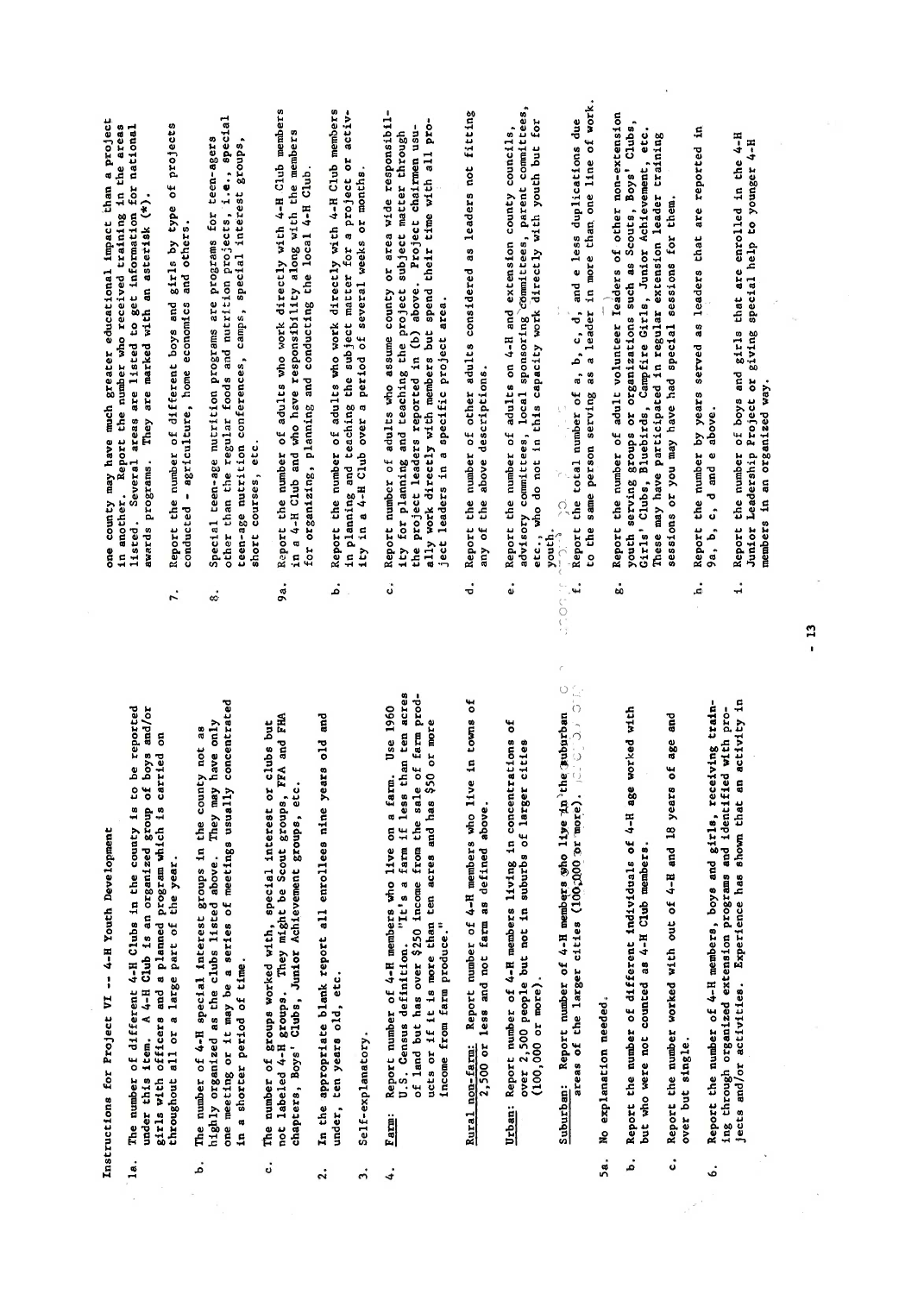| and working with resource development<br>Helping people make decisions regarding:<br>Organizing<br>$\mathbf{I}$                                                                                                                                                                   |                                                                                                                                       |                                                      |                                      |
|-----------------------------------------------------------------------------------------------------------------------------------------------------------------------------------------------------------------------------------------------------------------------------------|---------------------------------------------------------------------------------------------------------------------------------------|------------------------------------------------------|--------------------------------------|
|                                                                                                                                                                                                                                                                                   |                                                                                                                                       | devoted<br>with adults<br>Days                       | or youth<br>to work<br>hous          |
|                                                                                                                                                                                                                                                                                   |                                                                                                                                       | staff<br>County and<br>area                          | State staff                          |
| agencies and other development groups.                                                                                                                                                                                                                                            | and<br>organizations,<br>both economic<br>(Include                                                                                    | 25                                                   |                                      |
| and local government groups<br>development and public affairs<br>human resource development<br>Work with State, county and<br>$ {\mathbf{S}} $                                                                                                                                    | on resource                                                                                                                           | S                                                    |                                      |
| other<br>and in<br>for use with groups<br>Planning and development of<br>material for use with groups<br>public affairs programs.<br>ကြ                                                                                                                                           | resource development and public affairs<br>and<br>development<br>resource                                                             | $\mathbf{a}$                                         |                                      |
| $(spectfy)$ .<br>Other<br>4.                                                                                                                                                                                                                                                      | Leadership Development<br>Open House, County Agents Association, County Fairs                                                         | က်                                                   |                                      |
| Total man days                                                                                                                                                                                                                                                                    |                                                                                                                                       | 51                                                   |                                      |
| Instructions for Project VII                                                                                                                                                                                                                                                      | Resource Development and Public Affairs                                                                                               |                                                      |                                      |
| adults and/or youth,<br>of Project<br>support<br>A <sub>11</sub><br>whole day for each item listed<br>extension time devoted to the<br>All time devoted to work with<br>section of the report.                                                                                    | including travel, should be reported to the nearest<br>Extension staff members, both county and State,<br>program effort under<br>VII | appropriate items                                    | their<br>this<br>should report<br>in |
| county and community development groups, RAD, etc.<br>organizing<br>Include all time devoted to<br>$\mathbf{I}$ .                                                                                                                                                                 | and working with resource development groups such as                                                                                  |                                                      | area                                 |
| types.<br>a11<br>resource development work of<br>Include all time devoted to<br>$\ddot{\mathbf{c}}$                                                                                                                                                                               | efforts with State, county, city and town governments with respect                                                                    |                                                      | ٥,                                   |
| and public affairs.<br>the<br>related to resource development<br>c,<br>Include all time devoted<br>$\ddot{ }$                                                                                                                                                                     | preparation of materials, speeches, radio and television programs                                                                     |                                                      |                                      |
| County staff members to include time spent on all other aspects of county work in this project<br>administration,<br>tems.<br>tems.<br>$\overline{a}$<br>H<br>ΨÓ<br>Ħ<br>above<br>to the above<br>such<br>project<br>in the<br>not included<br>be allocated<br>work in this<br>4. | State staff members to include time<br>information<br>supervision,                                                                    | services, etc., that cannot<br>all other<br>spent on | ۴o<br>area<br>aspects                |
| $\frac{14}{1}$                                                                                                                                                                                                                                                                    | U                                                                                                                                     |                                                      |                                      |
|                                                                                                                                                                                                                                                                                   |                                                                                                                                       |                                                      |                                      |

 $\frac{1}{\sqrt{2}}$ 

PROJECT VII -- RESOURCE DEVELOPMENT AND PUBLIC AFFAIRS